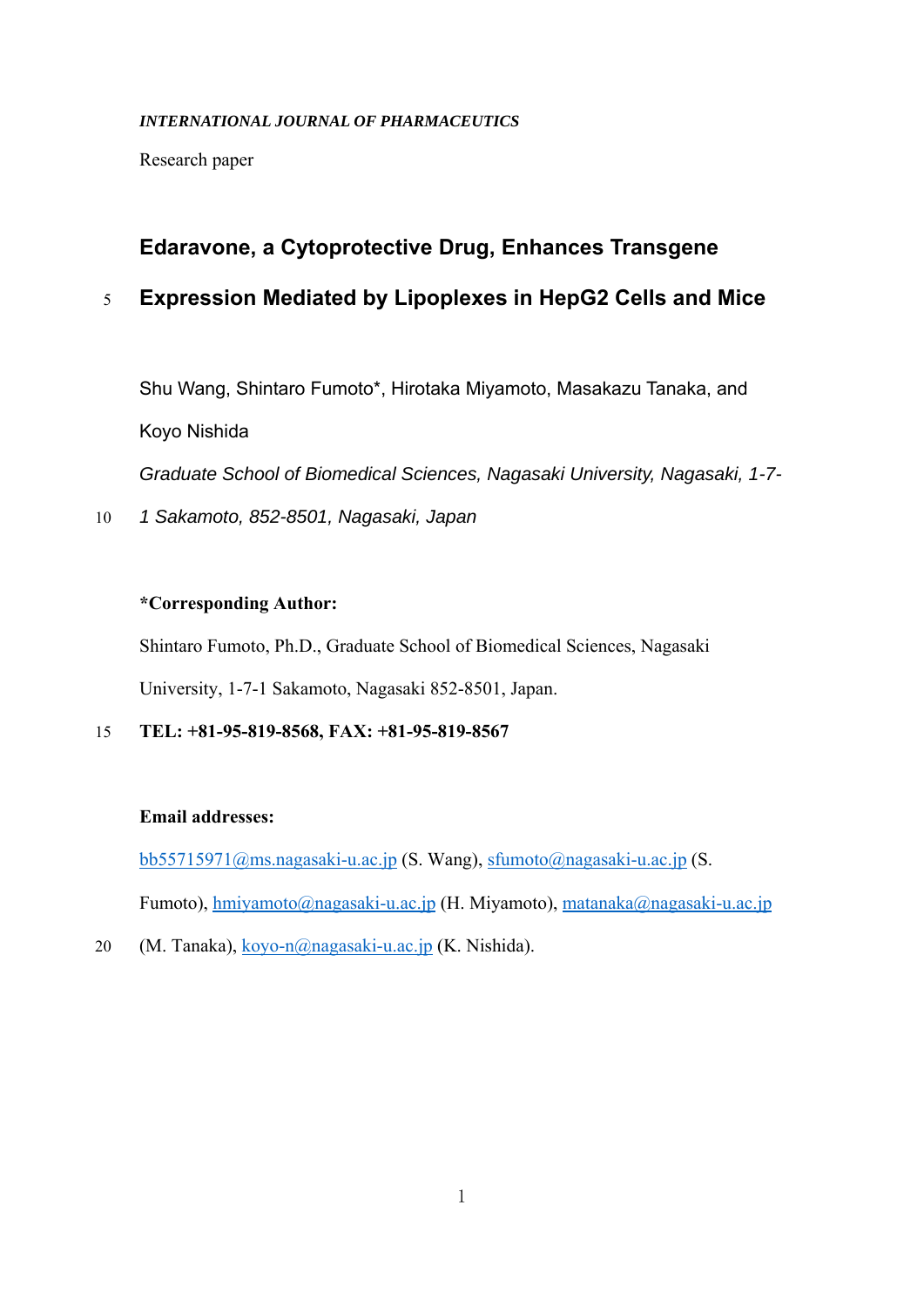#### **ABBREVIATIONS:**

ALT, alanine transaminase; AST, aspartate transaminase; ATRA, all-*trans* retinoic acid; DMEM, Dulbecco's modified Eagle's medium; DOTAP, 1,2-

- 25 dioleoyl-3-trimethylammonium-propane; EDLP, edaravone-loaded liposome; EE, encapsulation efficiency; FBS, fetal bovine serum; Lipoplex, cationic liposome/pDNA complex; NAC, *N*-acetylcysteine; PBN, *N-tert*-butyl-αphenylnitrone; PDI, polydispersity index; pDNA, plasmid DNA; PEI, polyethyleneimine; PI, propidium iodide; RLU, relative light unit; ROS, reactive
- 30 oxygen species; TE, transfection efficiency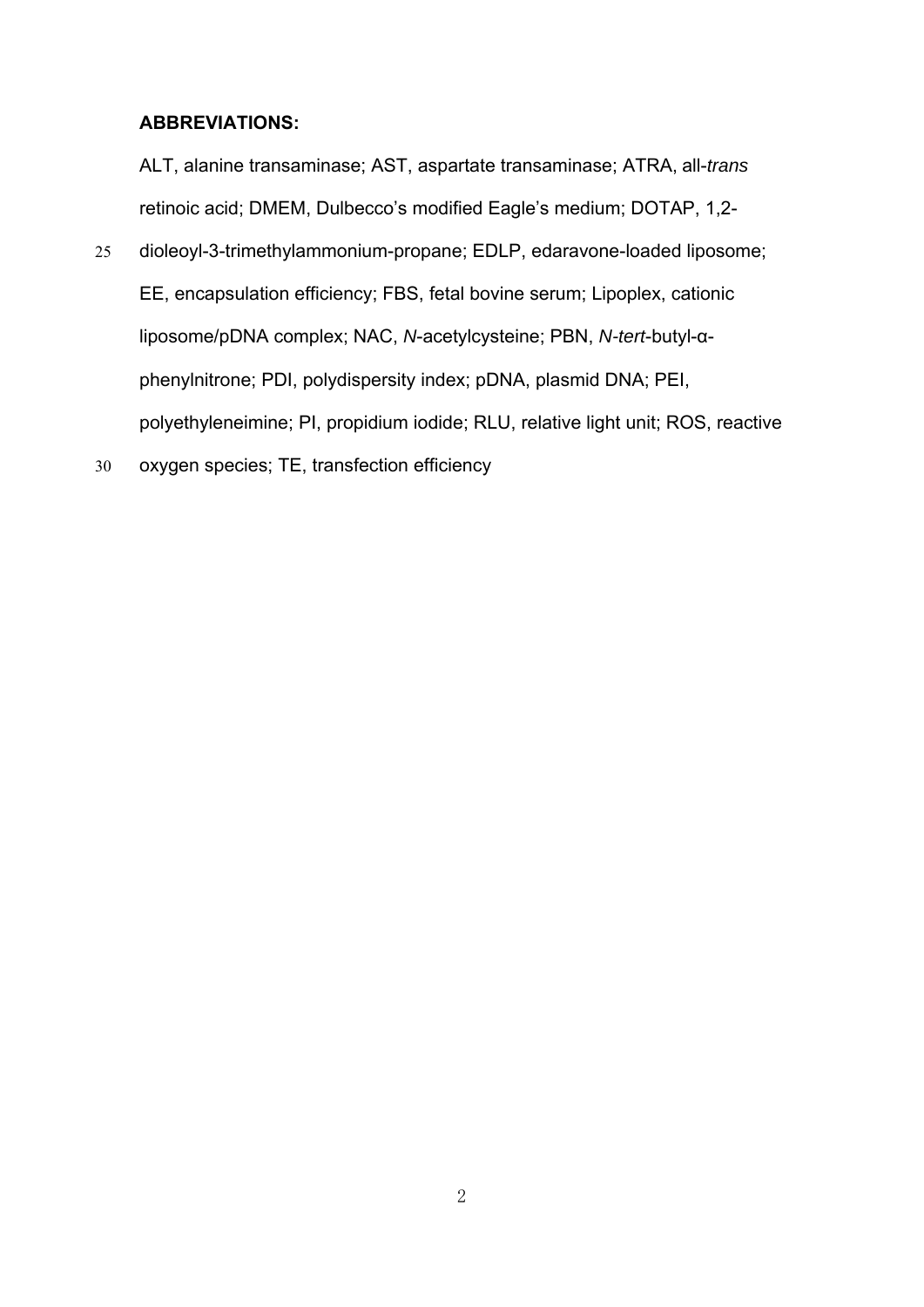#### 35 **Abstract**

A requirement of gene therapy is efficient nucleic acid delivery. However, the application of cationic liposomes to gene therapy is restricted by their inefficient transfection capacity, which may be caused by cytotoxicity. This cytotoxicity is highly dependent on cationic lipid-induced reactive oxygen species (ROS). Here, to provide 40 cellular protection, we used edaravone, an efficacious anti-oxidative drug, to scavenge ROS during transfection using cationic liposome/plasmid DNA complexes (lipoplexes). Both free edaravone and edaravone-loaded liposomes (EDLPs) enhanced transgene expression in the human hepatoma cell line, HepG2, while EDLPs decreased the effective dose of edaravone. The cellular protective effect of edaravone was found to 45 decrease the cytotoxicity of cationic liposomes. Edaravone was also effective in the commercial product, Lipofectamine® 3000, which may expand the application of edaravone to promote transfection efficiency. Compared with free edaravone, EDLPs

also showed superior transgene expression in mice. Our findings will promote the development of efficient and safe gene therapy.

50

## **Keywords:**

Edaravone; Reactive oxygen species; Transfection; Cytoprotection; Cationic liposomes; Non-viral vector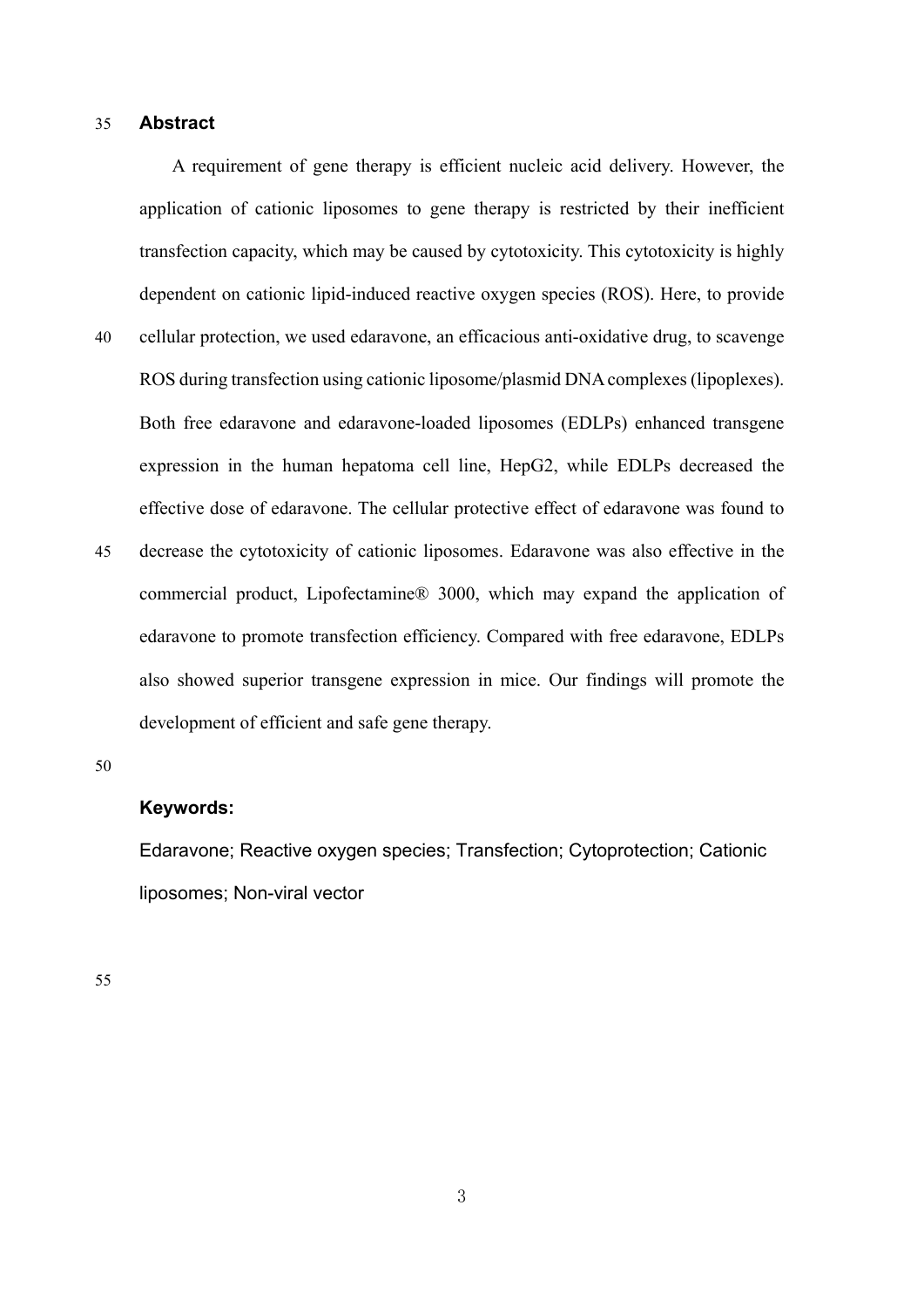#### **1. Introduction**

Gene therapy is a medical approach with great promise, especially for genetic disorders and cancers, because it is difficult to develop chemical pharmacotherapies for genetic disorders. For gene therapy, the development of effective and safe nucleic acid 60 delivery systems is required. Non-viral vectors are safer platforms than viral vectors

- because of lower immunogenicity and more reproducibility and because of easy processing and chemical modification. Among non-viral vectors, cationic liposomes can be safely prepared with biocompatibility and biodegradability (Huang et al., 2014). Therefore, cationic liposome-mediated transfection has great potential for clinical use.
- 65 Compared with viral vectors, transfection efficiency (TE) of cationic liposomes is low and clinically insufficient. One reason for this is reactive oxygen species (ROS) generation, which induces cytotoxicity (Yun et al., 2016) and affects intracellular signaling pathways (Mikhed et al., 2015). It has been suggested that the cytotoxicity of cationic carriers, especially 1,2-dioleoyl-3-trimethylammonium-propane (DOTAP)- 70 based cationic liposomes, is caused by ROS generation. The high surface density of
- positive charges on cationic liposomes is critical for ROS generation (Chen et al., 2008). ROS are continuously generated by ROS producers and eliminated through ROSscavenging systems to maintain redox homeostasis under physiological conditions. Upon disruption of the equilibrium, cell damage occurs (Glasauer and Chandel, 2014). 75 Moreover, ROS regulate cell differentiation, proliferation, migration, and apoptosis. In
	- addition, they affect classical regulation of gene expression, including the stability of mRNAs and their transport in the cytosol (Adcock et al., 2004).

Cationic liposomes loaded with nucleic acids enter tumor cells and release therapeutic genes mostly via endocytosis (Rejman et al., 2005). During endocytosis, 80 there are two possible sites that trigger ROS generation, namely where cationic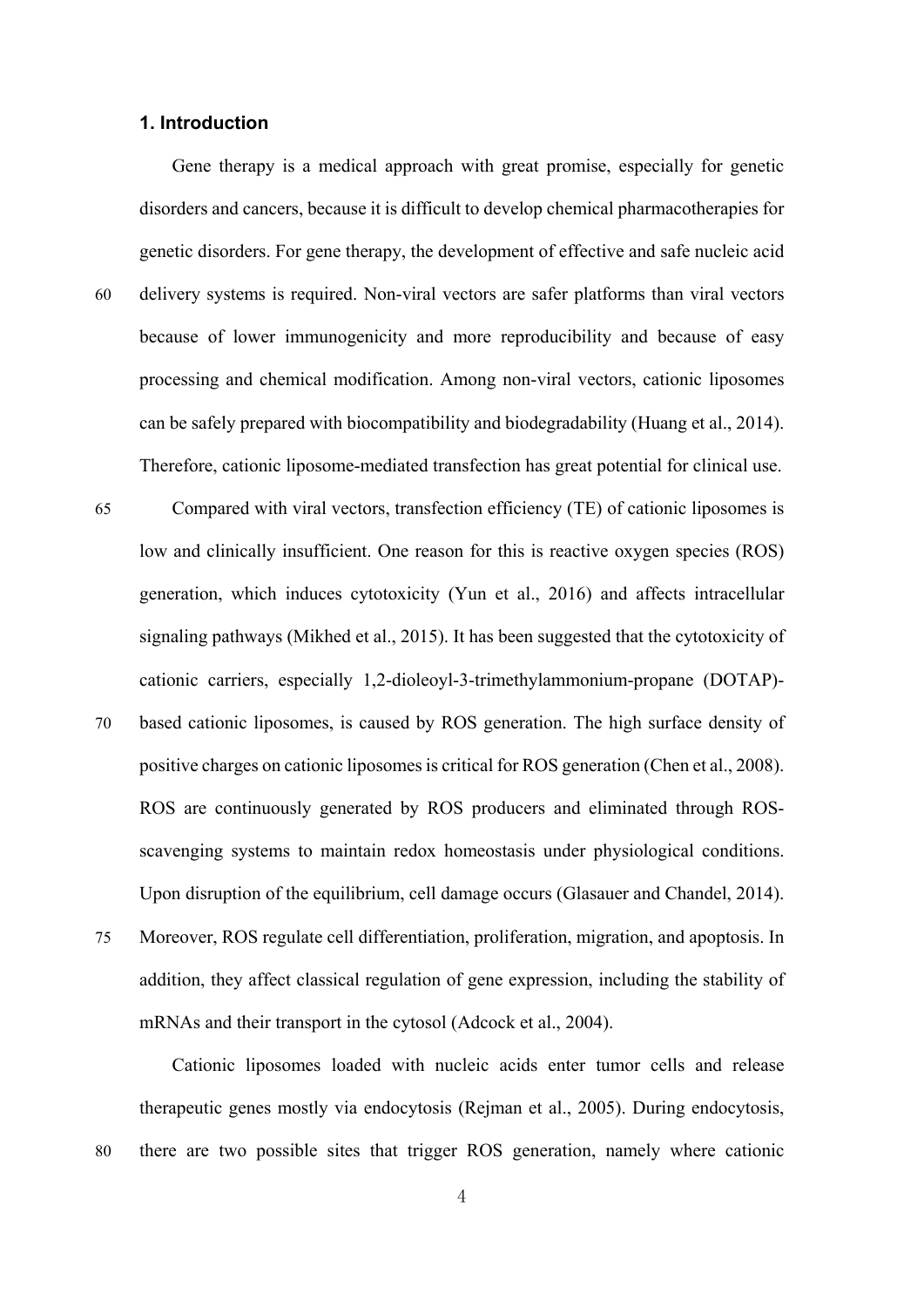liposomes interact with cytoplasmic and endosomal membranes (Yan et al., 2008). If nanoparticles are degraded in lysosomes, instead of transferring therapeutic genes to nuclei for gene transfection, ROS generation is also triggered (Yan et al., 2008). Although the amount of ROS generated by cationic liposomes is limited, they may 85 trigger ROS production in mitochondria by the activity of NADPH (nicotinamideadenine dinucleotide phosphate, reduced form) oxidase or lipoxygenase (Yan et al., 2008). Mitochondrial dysfunction caused by cationic liposomes has been shown previously (Roursgaard et al., 2016), which also aggravates cellular damage. Such cytotoxicity has even been used for cancer therapy by cargo-free cationic liposomes 90 (Yun et al., 2016).

As a free radical scavenger and cytoprotective drug, edaravone has been widely used for neurological recovery following acute brain ischemia and subsequent cerebral infarction by reducing ROS and inhibiting apoptosis (Kikuchi et al., 2012). Because the specific ROS generated by cationic liposomes are still unclear, a strategy to scavenge 95 both hydrophilic and lipophilic ROS is reasonable. As an amphiphilic compound, edaravone has a similar ability as α-tocopherol for lipid hydroperoxide radical scavenging and with ascorbic acid for inhibiting hydro-soluble peroxide radicals (Abe et al., 2004). Indeed, edaravone protects HT22 cells from  $H_2O_2$ -induced injury by inhibiting the production of ROS and activation of the mitogen-activated protein kinase 100 signaling pathway (Zhao et al., 2013). Moreover, edaravone protects osteoblastic cells/osteoblasts through its ROS-scavenging capacity by repressing dexamethasoneinduced opening of mitochondrial permeability transition pores and reduction of the mitochondrial membrane potential (Sun et al., 2015). We hypothesized that the antioxidative effects of edaravone might regulate oxidative stress during transfection to 105 prevent cellular damage and improve TE.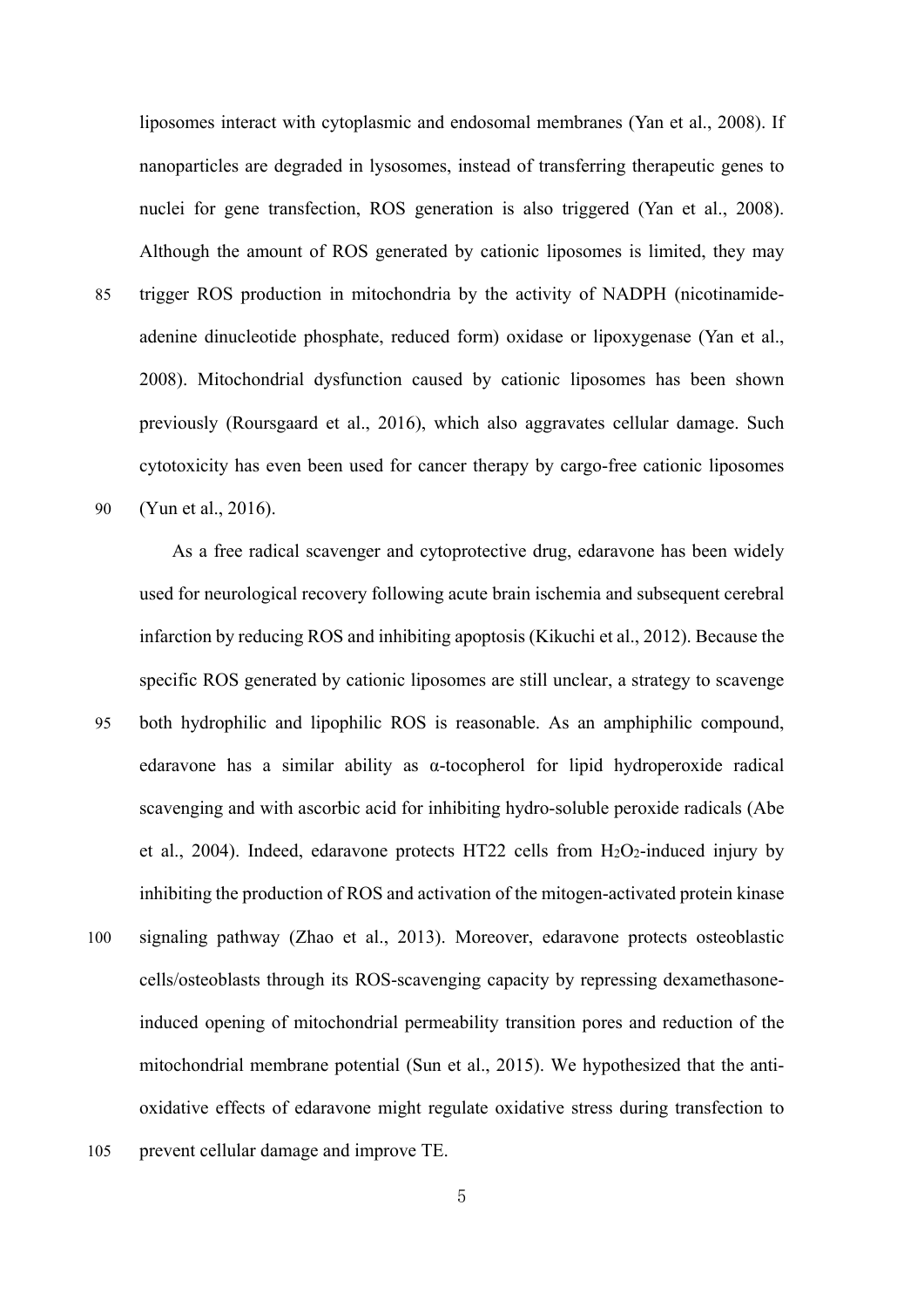In the present study, we investigated the effects of edaravone on cationic liposomeinduced gene transfection. According to our results, the addition of free edaravone or edaravone-loaded liposomes (EDLPs) increased TE several fold in human hepatoma HepG2 cells and mice. This enhancement by edaravone was dose-dependent. Because

110 ROS generation-mediated cellular damage cannot be avoided during cationic lipidbased gene transfection, edaravone may be useful to protect cells from harmful ROS, thereby enhancing transgene expression.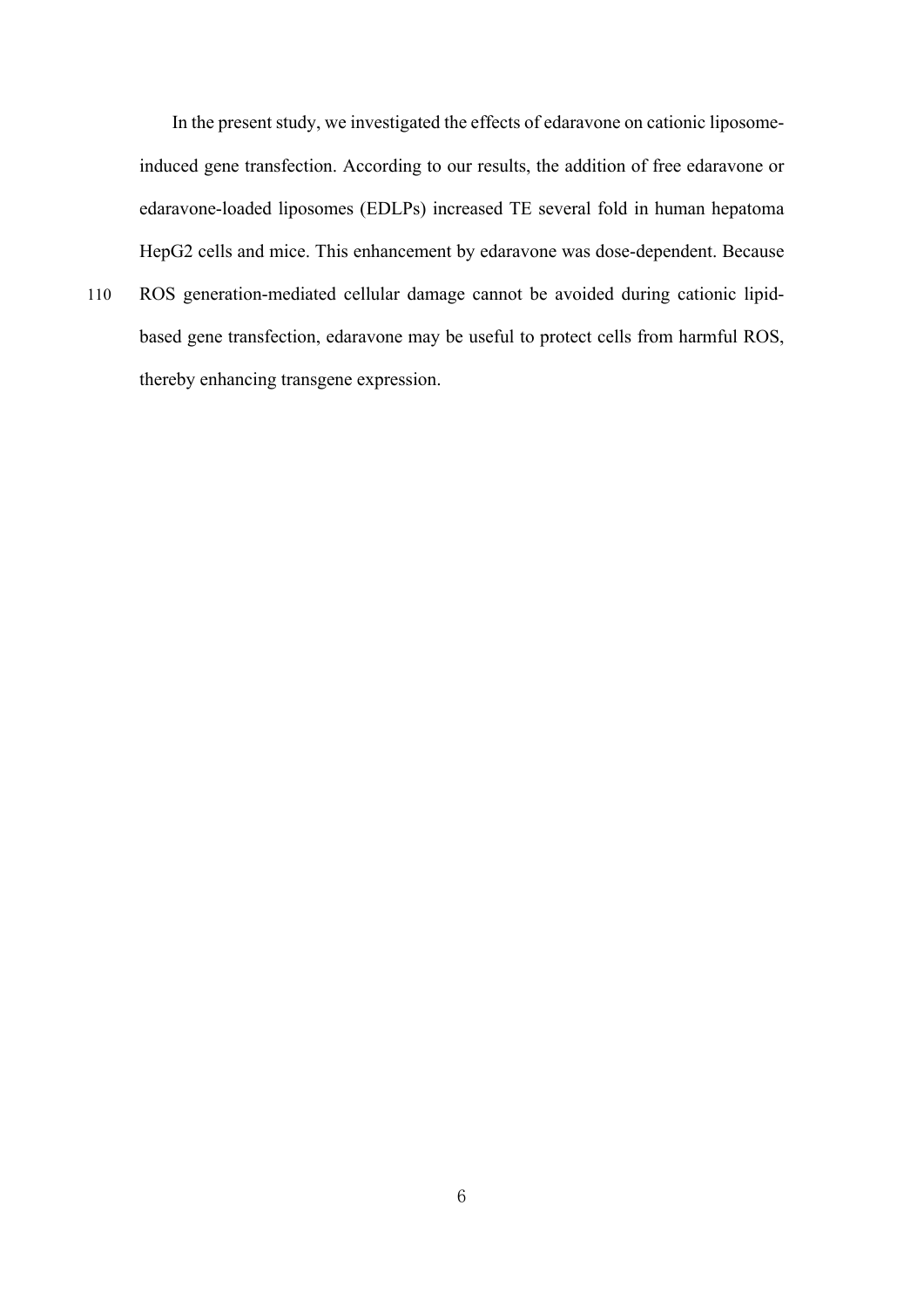#### **2. Materials and methods**

#### 115 **2.1. Materials and reagents**

DOTAP chloride was obtained from NOF Corporation (Tokyo, Japan). Edaravone was purchased from Tokyo Chemical Industry Co. (Tokyo, Japan). CellROX™ Deep Red was purchased from Thermo Fisher Scientific (Waltham, MA, USA). Propidium iodide (PI) was obtained from Wako Pure Chemical Industries (Osaka, Japan). All 120 organic solvents of analytical grade were purchased from Sigma-Aldrich (St. Louis,

MO, USA). Cholesterol and other inorganic chemicals were obtained from Nacalai Tesque (Kyoto, Japan). Purified water was prepared using a Direct-Q UV (Merck Millipore, Merck KGaA, Darmstadt, Germany). All cell culture media were purchased from Thermo Fisher Scientific.

125

#### **2.2. Preparation of plasmid DNA (pDNA)**

Amplification of pDNAs pCpGfree-lucia (InvivoGen, CA, USA), pZsGreen1-N1 (Clontech, Shiga, Japan) and pCMV-luciferase [constructed previously (Fumoto et al., 2016)], was performed using Escherichia coli strains GT115, DH5 $\alpha$  and DH5 $\alpha$ , 130 respectively. Isolation and purification were carried out using an EndoFree® Plasmid Giga Kit (QIAGEN GmbH, Hilden, Germany). Purified pDNA was dissolved in 5% glucose and stored at -20°C.

#### **2.3. Preparation of cationic liposomes and EDLPs**

135 The calcium acetate gradient method (Hironaka et al., 2011)was chosen to prepare EDLPs because edaravone is partially hydro-soluble. Cationic liposomes consisting of DOTAP and cholesterol (8:1 molar ratio) were prepared by a thin lipid film hydration method with 120 mM calcium acetate to produce a 16 mg/ml lipid dispersion using a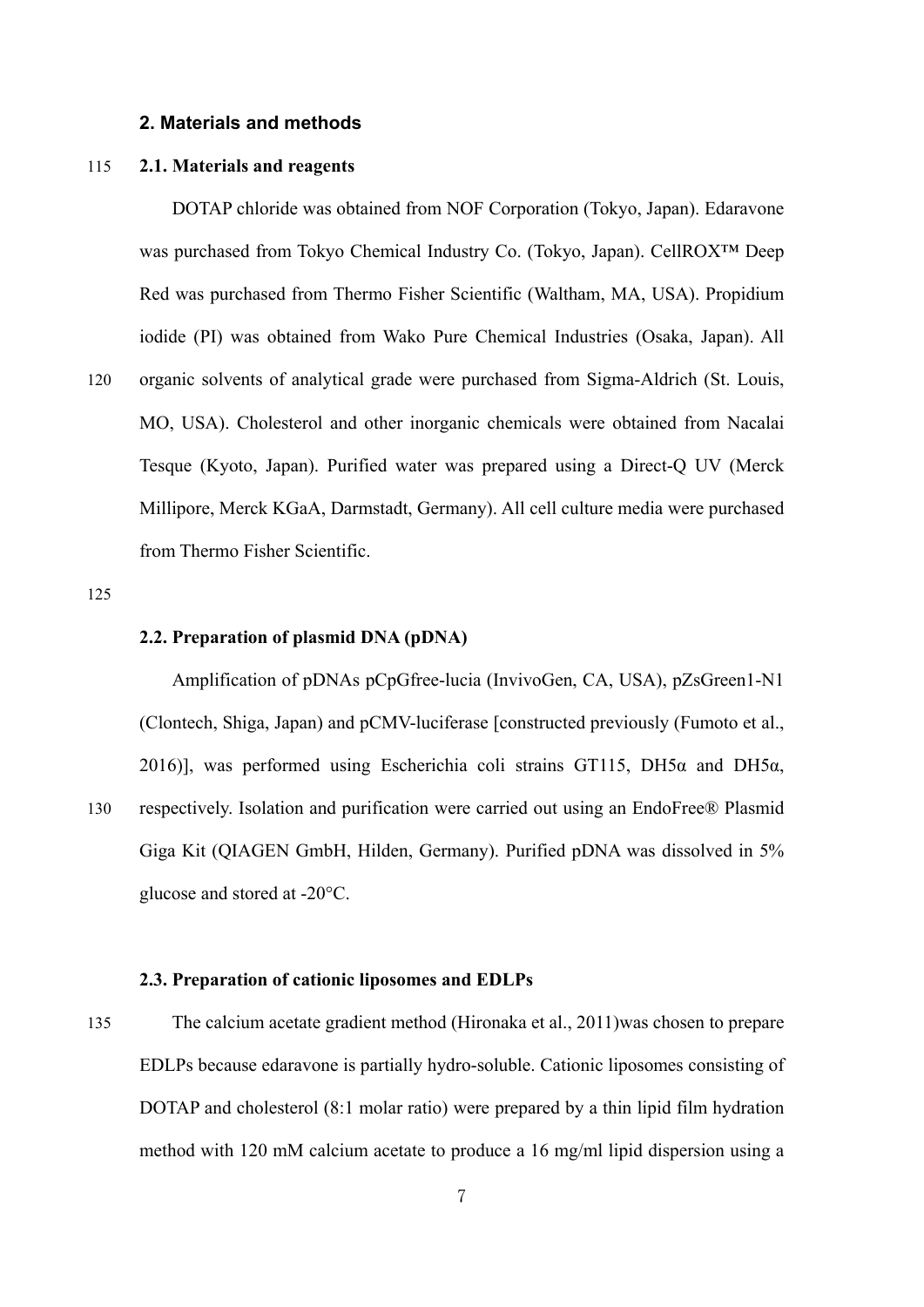vortex mixer. After hydration, submicron-sized liposomes were prepared using a

140 commercially available instrument (Mini-Extruder; Avanti Polar Lipids, Inc., AL, USA) with a size-controlled polycarbonate membrane (0.1 μm pore size). The liposomes were dialyzed in Hank's balanced salt solution with 0.01 M 2-morpholinoethanesulfonic acid (pH 6.0) at 4°C to create a gradient. Some of the liposomes were used as plain cationic liposomes. Remote loading was performed by co-incubation with edaravone solution 145 to prepare EDLPs at 37°C for 10 min.

**2.4. Characterization of EDLPs**

To determine the encapsulation efficiency (EE) of edaravone in EDLPs, free edaravone was separated by centrifugal ultrafiltration at  $5,000 \times g$  for 25 min at 4<sup>o</sup>C 150 (molecular weight cut-off: 10,000; Merck Millipore). To measure the total amount of edaravone, 50 μl of the EDLP dispersion was added to 5 ml mobile phase, sonicated for 5 min, and then centrifuged at  $12,000 \times g$  for 10 min before analysis. According to Japan Pharmacopeia (JP17), the edaravone content was analyzed by high performance liquid chromatography with a UV detector (SPD-10A, Shimadzu, Kyoto, Japan) under 155 the following conditions: C18 column (Cosmosil-Pak;  $4.6 \times 150$  mm; particle diameter: 5 μm) with methanol, water, and acetic acid (100:100:1) as the mobile phase, at a wavelength of 240 nm and 25°C. The total run time was 15 min. The EE of EDLPs was calculated by the following equation:

EE 
$$
\% = \frac{(E_{total} - E_{free})}{E_{total}} \times 100 \%
$$
,

160 where E<sub>total</sub> is the total edaravone amount in EDLPs and E<sub>free</sub> is the free edaravone amount in the EDLP dispersion.

#### **2.5. Preparation of lipoplexes**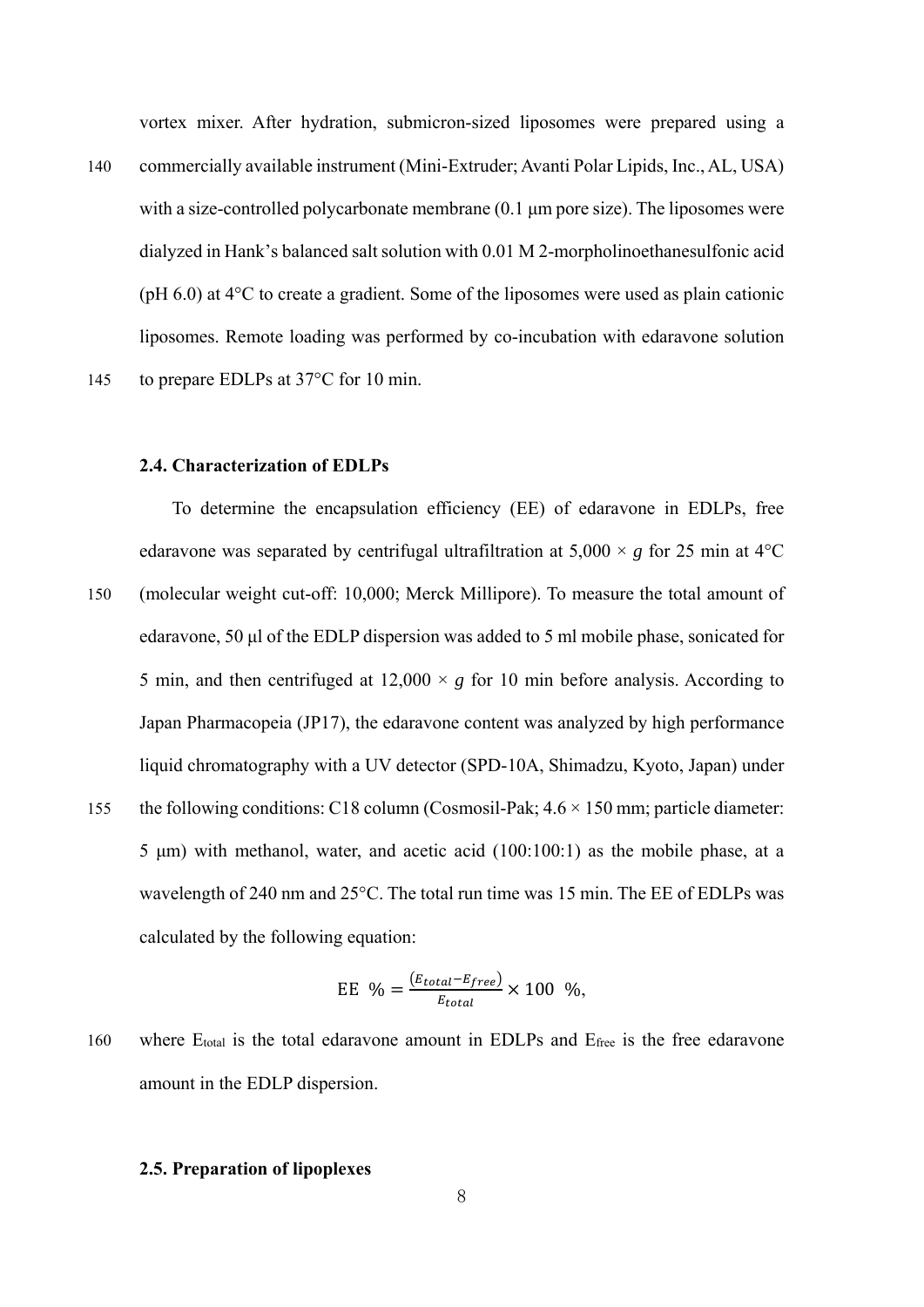The lipoplexes were prepared with equal volumes of pDNA and cationic liposomes,

165 then incubated at 37°C for 30 min with a charge ratio (molar ratio of cationic lipids to pDNA phosphate residues) of 3.5. For *in vitro* experiments, we used pCpGfree-lucia encoding the secretable form of the synthetic luciferase gene. For *in vivo* experiments, pCMV-luciferase encoding the non-secretable form of the firefly luciferase gene was chosen. The particle size and ζ potential of liposomes and lipoplexes at 25°C were 170 measured using a Zetasizer Nano ZS (Malvern, Worcestershire, UK).

#### **2.6. Cell culture**

HepG2 cells were obtained from RIKEN (Tokyo, Japan). The cells were grown under standard conditions in Dulbecco's modified Eagle's medium (DMEM) 175 supplemented with 10% fetal bovine serum (FBS) and penicillin G (100 U)/ streptomycin (100  $\mu$ g/ml) in a humidified atmosphere with 5% CO<sub>2</sub> at 37°C.

#### **2.7.** *In vitro* **TE measurement**

- HepG2 cells were seeded into 24-well plates at a density of  $4 \times 10^4$  cells/cm<sup>2</sup> in 0.5 180 ml medium and cultured for 24 h. The medium was replaced with FBS-free DMEM containing edaravone, EDLPs, or  $H_2O_2$  with lipoplexes (1  $\mu$ g/well pCpGfree-lucia). After transfection for 4 h, the cells were washed with phosphate buffered saline (PBS; pH 7.4) and then incubated with 10% FBS/DMEM at 37°C for another 4 h. TE in cells was assessed by mixing 5 μl medium with 100 μl substrate (Renilla Luciferase Assay 185 System containing luciferase substrate coelenterazine; Promega, USA) and immediate measurement of the bioluminescence level by a luminometer (Lumat LB 9507;
	- Berthold Technologies, Bad Wildbad, Germany). Luciferase activity is indicated as relative light units (RLU)/ml of medium.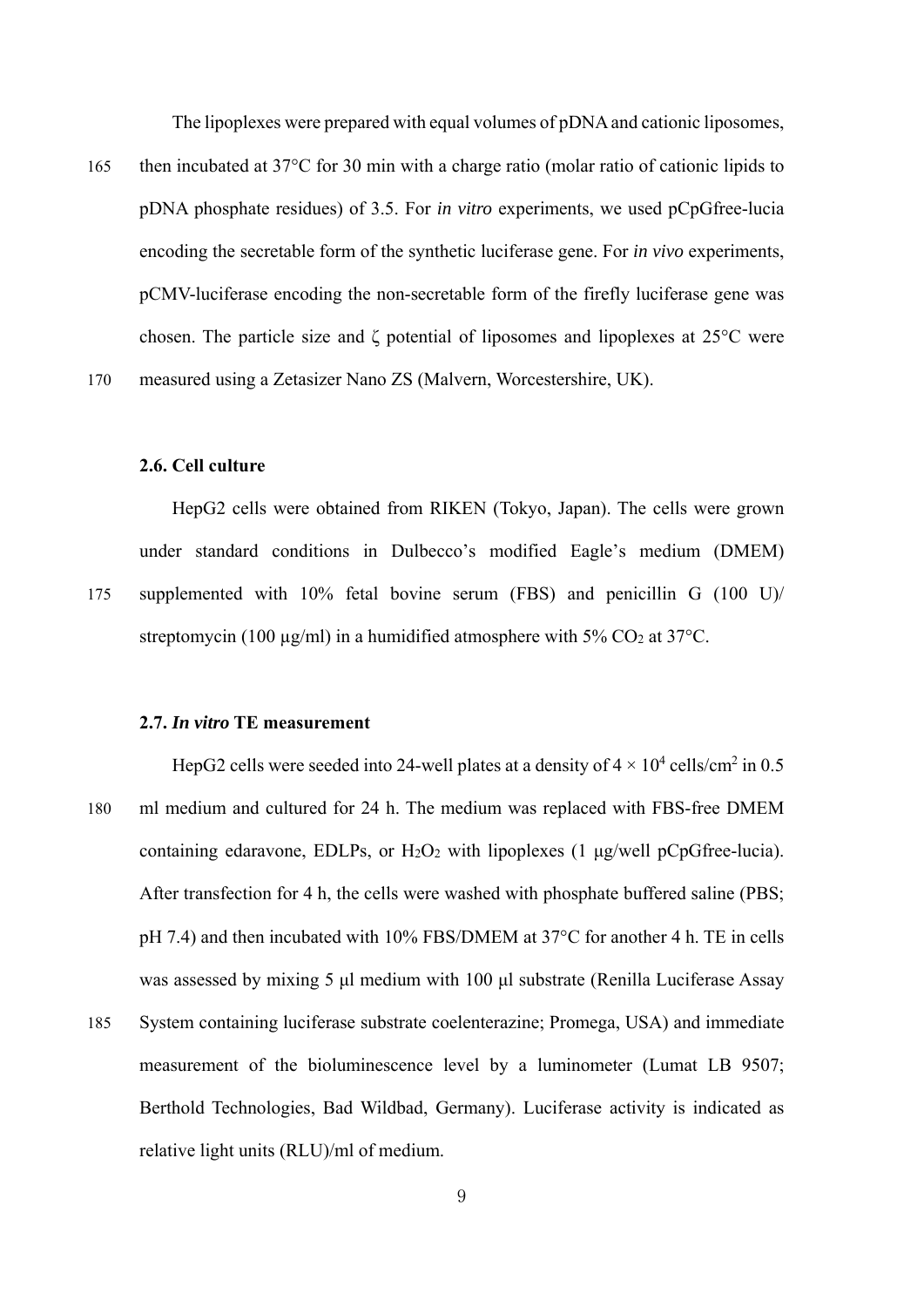#### 190 **2.8. Flow cytometric analysis**

HepG2 cells were seeded into 24-well plates at a density of  $4 \times 10^4$  cells/cm<sup>2</sup> in 0.5 ml medium and cultured for 24 h. The medium was replaced with FBS-free DMEM containing lipoplexes at 1  $\mu$ g/well pZsGreen1-N1 with or without edaravone (100  $\mu$ M). After transfection for 4 h, the cells were incubated with CellROX™ Deep Red for 30 195 min according to the manufacturer's protocol. The cells were washed with PBS three times and then incubated with 10% FBS/DMEM at 37°C for another 12 h. The cells were harvested and centrifuged at  $1,500 \times g$  for 5 min at 4<sup>o</sup>C. After washing twice with PBS containing 5% FBS, cells were re-suspended in the same solution and analyzed by flow cytometry (LSRFortessa X-20, BD Biosciences, CA, USA).

200

#### **2.9. Gene transfection by polyethyleneimine (PEI) and Lipofectamine® 3000**

Similar to the conditions for cationic liposomes, HepG2 cells were seeded into 24 well plates at a density of  $4 \times 10^4$  cells/cm<sup>2</sup> in 0.5 ml medium and pre-incubated for 24 h. Medium containing 1 μg/well pCpGfree-lucia/PEI polyplexes (PEI HCl MAX, linear, 205 molecular weight 40k (22k in free base), Polysciences, Inc., PA, USA) with an N/P ratio (the ratio of moles of the amine groups of PEI to those of the phosphate groups of pDNA) of 10 with or without free edaravone was incubated for 4 h, and then washed and transferred to normal DMEM and incubated for another 4 h. The process for Lipofectamine® 3000 (Thermo Fisher Scientific)-mediated transfection was similar to 210 that for PEI and followed the manufacturer's protocol. TE in cells was assessed by mixing the medium and substrates as described above, and then measuring the bioluminescence level using a luminometer (Lumat LB 9507; Berthold Technologies). Luciferase activity is also indicated as RLU/ml of medium.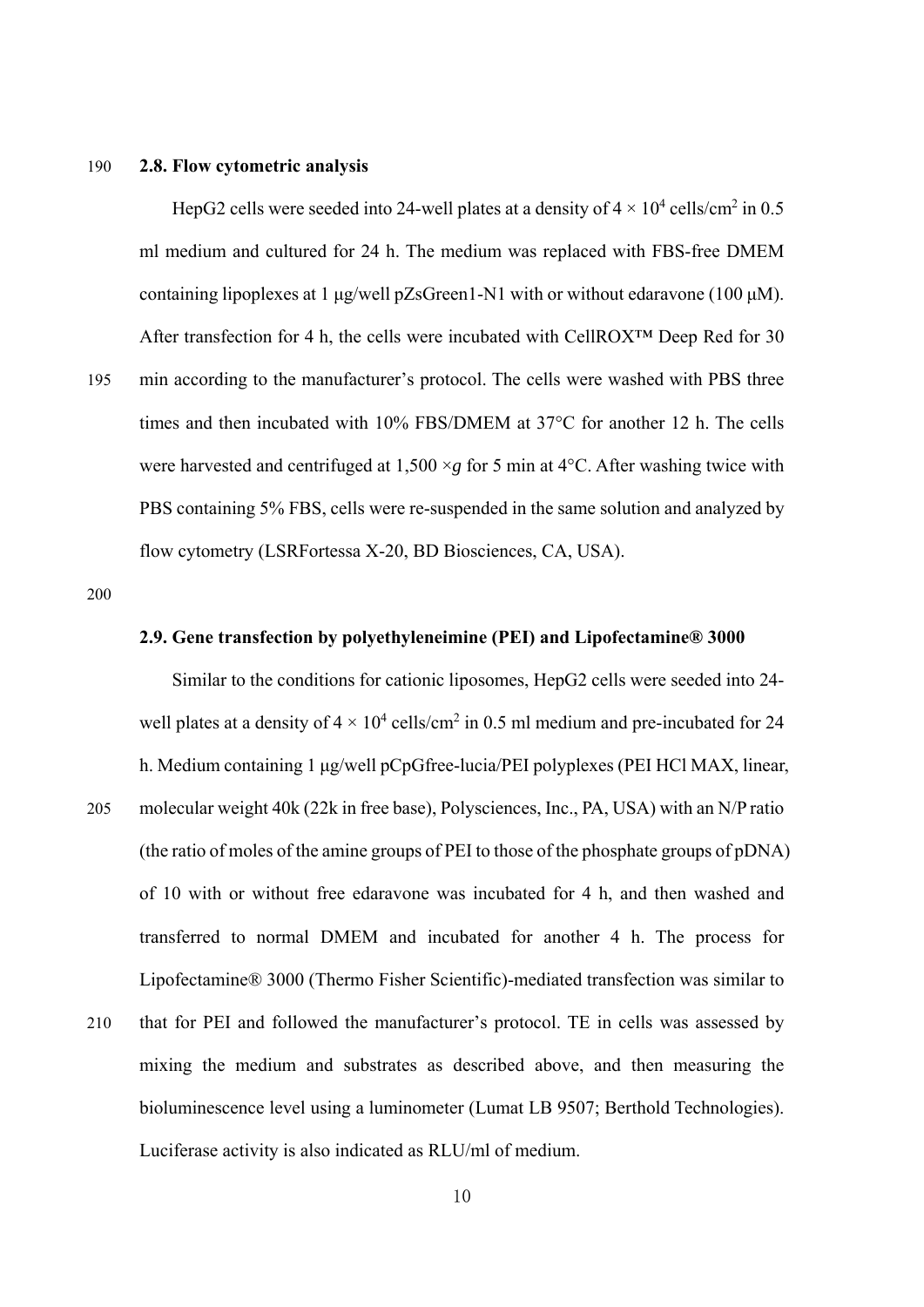#### 215 **2.10. Cell metabolic activity, cell death, and TE**

For evaluation of cell metabolic activity, cells were seeded in 96-well plates at a density of  $3.6 \times 10^4$  cells/cm<sup>2</sup> and pre-incubated for 24 h. Free edaravone or lipoplexes with or without 100 μM edaravone were added to the wells, followed by incubation for 4 h. After incubation for a further 4 h in drug-free DMEM, the medium was collected

- 220 for TE measurement. TE was measured as described in section **2.7**. After collection of medium, each well was washed with PBS, then 100 µl DMEM containing 10 µl of cell counting kit-8 (CCK-8; Dojindo, Kumamoto, Japan) was added and the cells incubated for 1 h. The absorbance was measured at 450 nm using a microplate photometer (Multiskan™ FC; Thermo Fisher Scientific). Blank wells and untreated cells served as 225 negative and positive controls, respectively.
- 

For cell death measurement, HepG2 cells were seeded into 24-well plates at a density of  $4 \times 10^4$  cells/cm<sup>2</sup> in 0.5 ml medium and cultured for 24 h. Medium containing lipoplexes at different lipid concentrations with or without 100 μM edaravone was added to the wells, followed by incubation for 4 h. The cells were washed with PBS, 230 and then incubated with 10% FBS/DMEM at 37°C for another 4 h. Cells were harvested and centrifuged at 1,500  $\times$ *g* for 5 min at 4 $\degree$ C. Then, cells were washed twice and resuspended in 5% FBS in PBS. After incubation with PI  $(0.5 \mu g/ml)$  for 5 min at room temperature, the cells were analyzed using a Tali™ Image-Based Cytometer (Thermo Fisher Scientific).

235

## **2.11. Animals**

Five-week-old male ddY mice (Japan SLC, Inc., Shizuoka, Japan) weighing 25-27 g were used in experiments and fed a standard laboratory diet in air-conditioned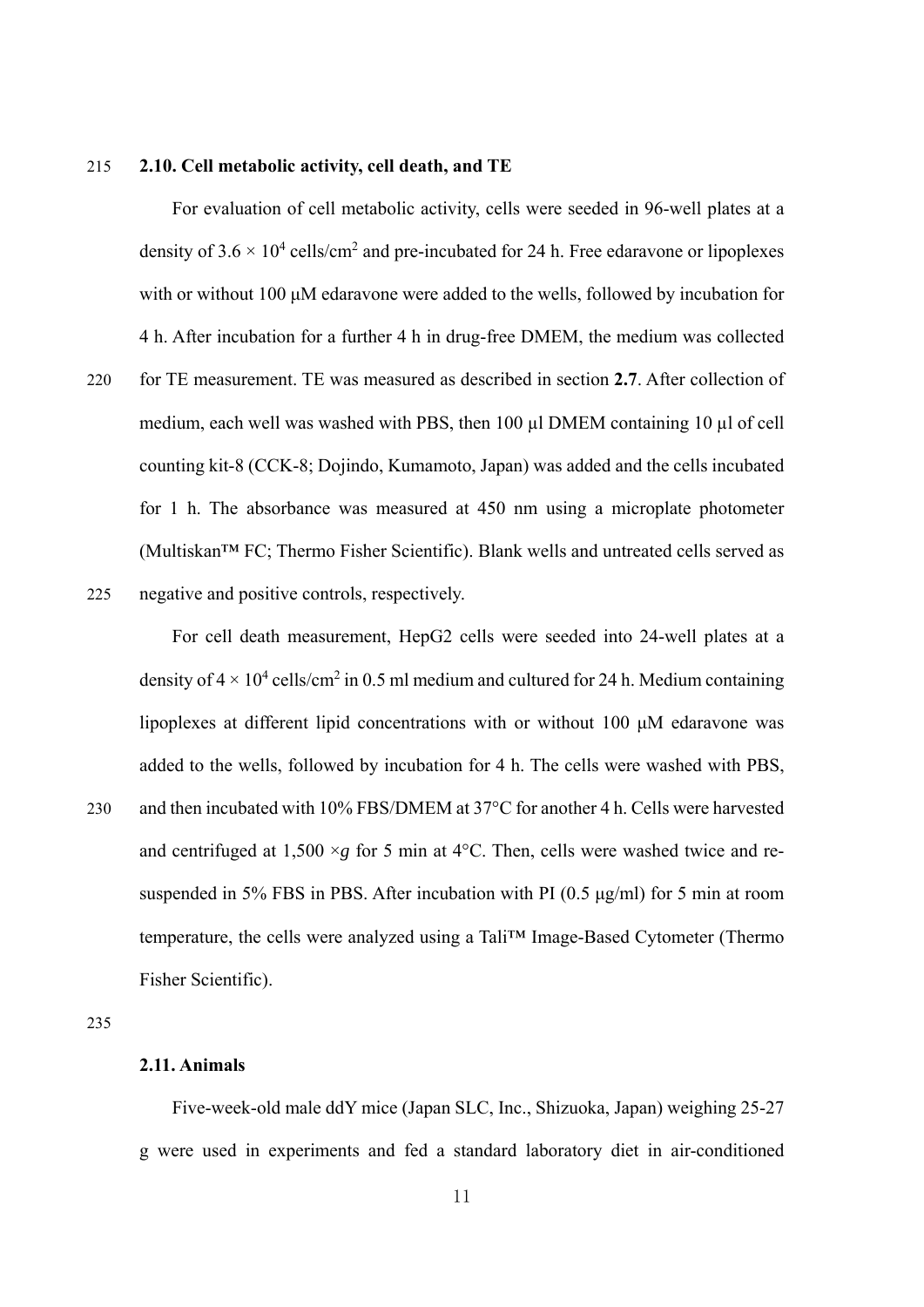chambers at a constant temperature and humidity. All experiments were approved by

240 the Institutional Animal Care and Use Committee of Nagasaki University.

#### **2.12***. In vivo* **gene transfer**

To measure *in vivo* TE, lipoplexes with various edaravone dosages were administered via the tail vein of mice. Ninety micrograms of pCMV-luciferase in 150 245 µl of a 5% glucose solution was mixed with the same volume of cationic liposomes and incubated at 37°C for 30 min with a charge ratio of 3.5. Then, 25 µl of the various dosages of EDLPs  $(8 \mu g/\mu l)$  was added and mixed well. Administration of the complexes was carried out through the tail vein. The measurements were finished after 6 h, followed by immediate euthanasia of the animals. Lungs and livers were dissected, 250 washed with saline, and then homogenized on ice after adding 4 µl/mg tissue lysis buffer (0.1 M Tris-HCl, pH 7.8, 0.05% Triton X-100, 2 mM EDTA) (Fumoto et al., 2016). After the homogenates were centrifuged at  $15,000 \times g$  for 5 min at  $4^{\circ}$ C, 20 µl of tissue homogenate supernatant was mixed with 100 µl luciferase assay substrate (PicaGene®, Toyo Ink Mfg. Co., Ltd., Tokyo, Japan). The light produced was measured 255 using a luminometer (Lumat LB 9507; Berthold Technologies). The luciferase activity is represented as RLU/g of tissue.

#### **2.13. Measurement of serum transaminase activities**

Blood was collected from mice 24 h after intravenous injection of 5% glucose, 260 lipoplexes, lipoplexes with 600 µg free edaravone, or EDLPs containing 30 µg edaravone. After the blood had clotted, samples were centrifuged at  $15,000 \times g$  for 5 min and the supernatants were collected to obtain serum. Serum AST and ALT activities were measured with a transaminase C II test kit (Wako Pure Chemical Industries).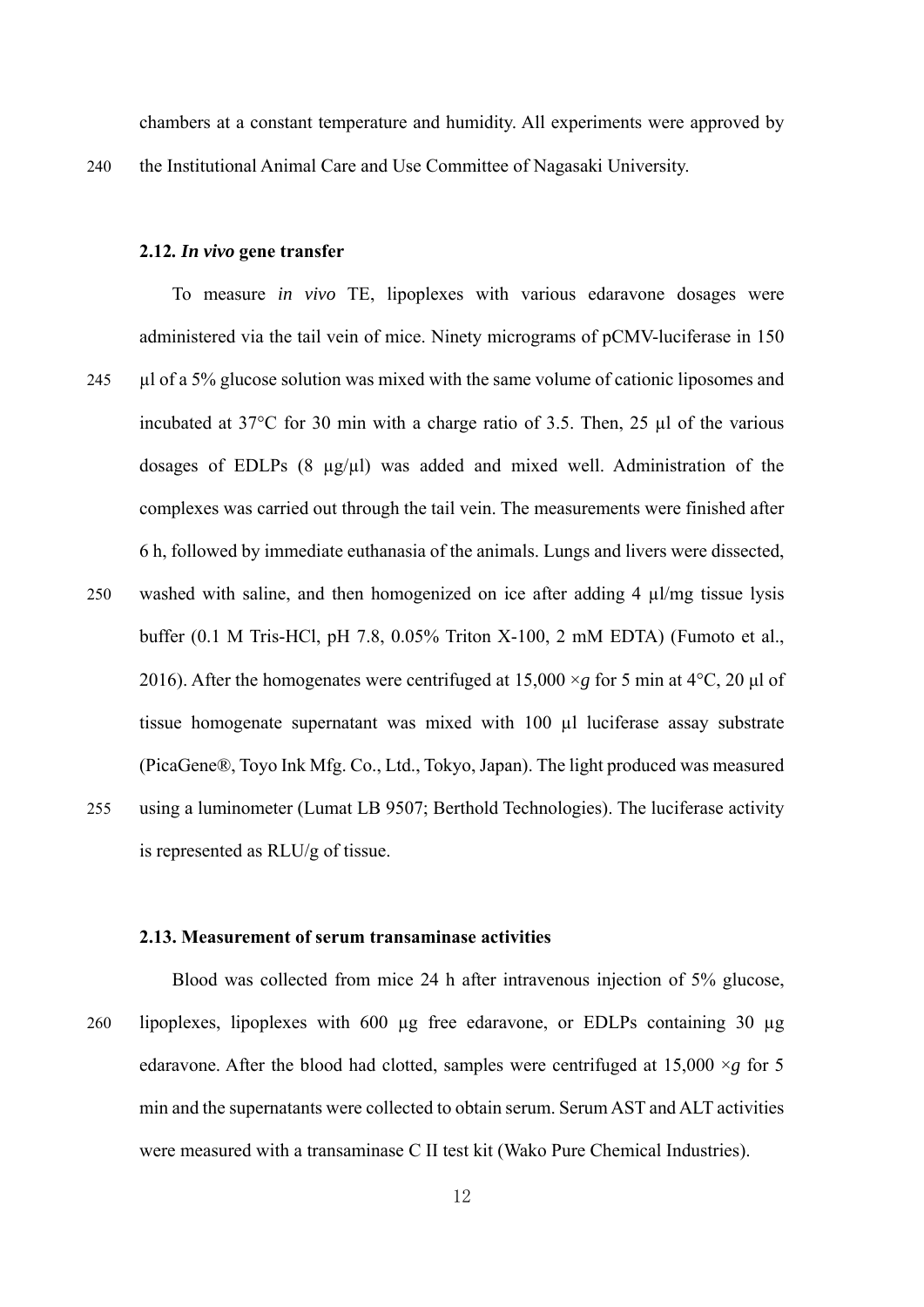## 265 **2.14. Statistical analysis**

Statistical comparisons were performed using Student's unpaired *t*-test for comparisons of two groups, and one-way analysis of variance followed by Dunnett's post hoc test for multiple comparisons with a control group or Tukey's post hoc test for multiple comparisons among different groups. Values of  $P < 0.05$  were considered to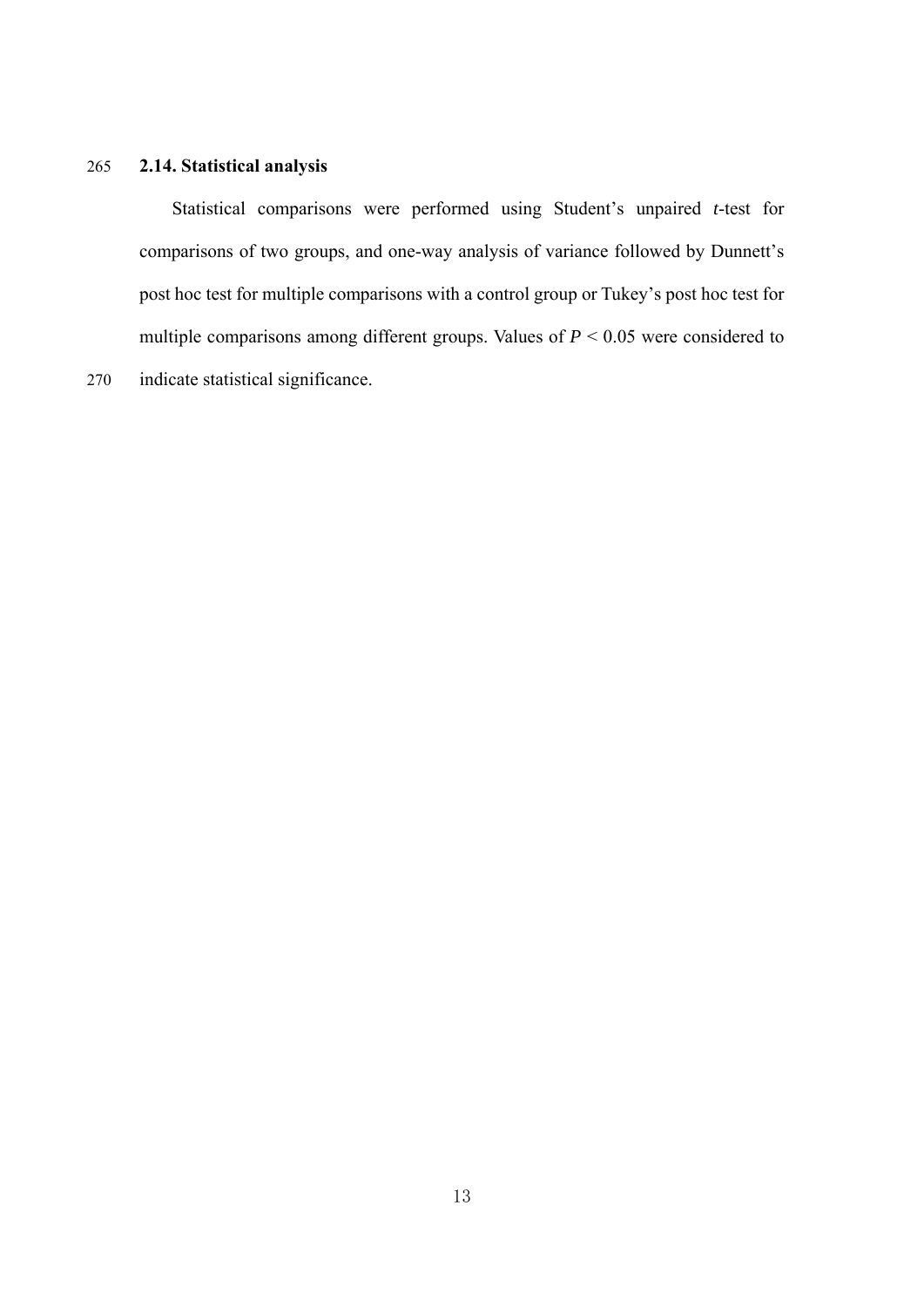#### **3. Results**

#### **3.1. Preparation and characterization of EDLPs**

- The ultimate goal of the present study was *in vivo* transfection. Therefore, we first 275 formulated EDLPs. To trap edaravone in liposomes by remote loading, we decreased the cholesterol proportion relative to DOTAP from a DOTAP:cholesterol ratio of 1:1 to enhance the EE of EDLPs. The molar ratio of DOTAP to cholesterol was optimized after single factor assessments of EE, particle size, and the polydispersity index (PDI). The particle size and PDI of EDLPs before and after incubation were almost unchanged
- 280 (data not shown). A molar ratio of DOTAP:cholesterol of 8:1 was selected as the optimal formulation. The highest EE of approximately 67% after incubation for 10 min at 37°C was obtained at a certain concentration of edaravone by the calcium acetate gradient method. The final edaravone concentration was 2 mg/ml. Before and after dialysis, the size, PDI, and ζ potential of liposomes were maintained at around 100 nm, 285 0.07, and 84 mV, respectively. After incubation with pDNA, the size doubled (209.7  $\pm$ 0.7 nm), while the  $\zeta$  potential halved (45.5  $\pm$  1.0 mV) with an increase in PDI (0.240  $\pm$ 0.003).

#### **3.2.** *In vitro* **TE by free edaravone and EDLPs**

290 As shown in Fig. 1A, 100  $\mu$ M edaravone had the strongest ability to promote TE (6.1 times higher) compared with the control group. This efficiency was highly dependent on the applied dose of edaravone. Below 100 μM, the TEs were slightly increased from the control group but less effective than 100 μM. When the edaravone concentration was more than 250 μM, the TE tended to decrease with increasing 295 concentration, especially at 1,000 μM. After liposome formation, EDLPs containing only 2 μM edaravone showed highly improved TE (7-fold) compared with the control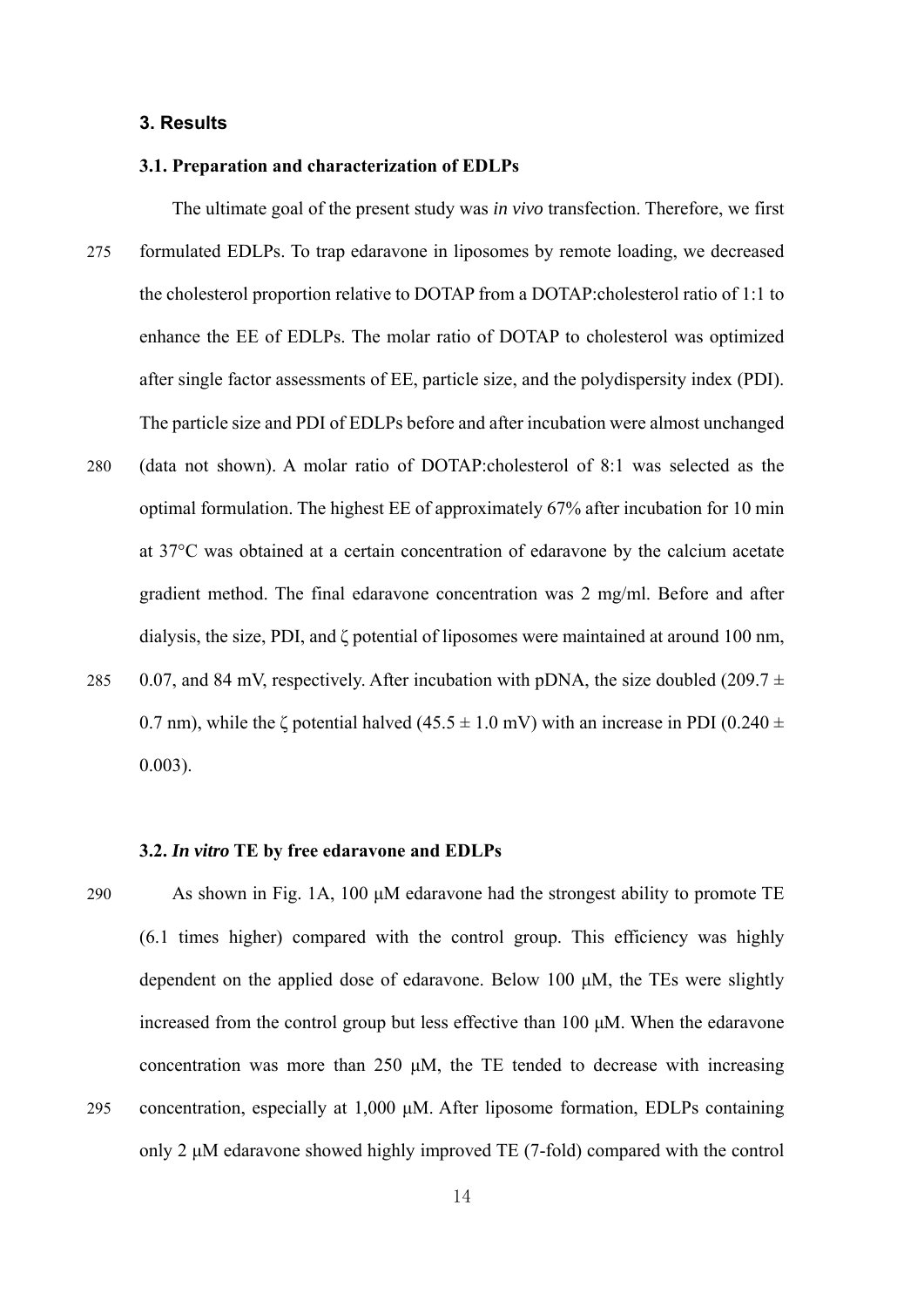group (Fig. 1B). The relationship between the edaravone concentration and TE was bell-shaped.

#### 300 **3.3. Relationship between TE and ROS levels in cells**

We analyzed the relationship between TE and cellular ROS levels by flow cytometry. The number of gene expression-positive cells was increased by coincubation with 100 μM edaravone (Fig. 2B) compared with the control group (Fig. 2A) with a significant difference in mean fluorescence intensity (Fig. 2D). Lipoplexes 305 enhanced cell ROS levels in comparison with the basal level (Fig. 2A, C and E). The cell ROS level was decreased by the addition of edaravone (Fig. 2A, B and E). As expected, the gene expression-positive cells in the control and edaravone groups were both centralized in the ROS-negative quadrant (Fig. 2A and B).

#### 310 **3.4. TE in a gradient H2O2 environment**

To assess the effect of ROS on TE, we added H2O2. As shown in Fig. 3, TE decreased with increasing concentration of  $H_2O_2$  and was sharply reduced at 1,000  $\mu$ M in the absence of edaravone. Edaravone effectively enhanced TE at all cellular ROS levels, and this enhancement was very high when the  $H_2O_2$  concentration was more 315 than 250 μM. These results are in line with those in Fig. 1A; i.e. suppression of ROS increased TE.

# **3.5. Dependency of cell metabolic activity, cell death, and TE on edaravone concentration**

320 To check the effects of edaravone itself on HepG2 cells, we measured their metabolic activity in edaravone solution without lipoplexes (Fig. 4A). Approximately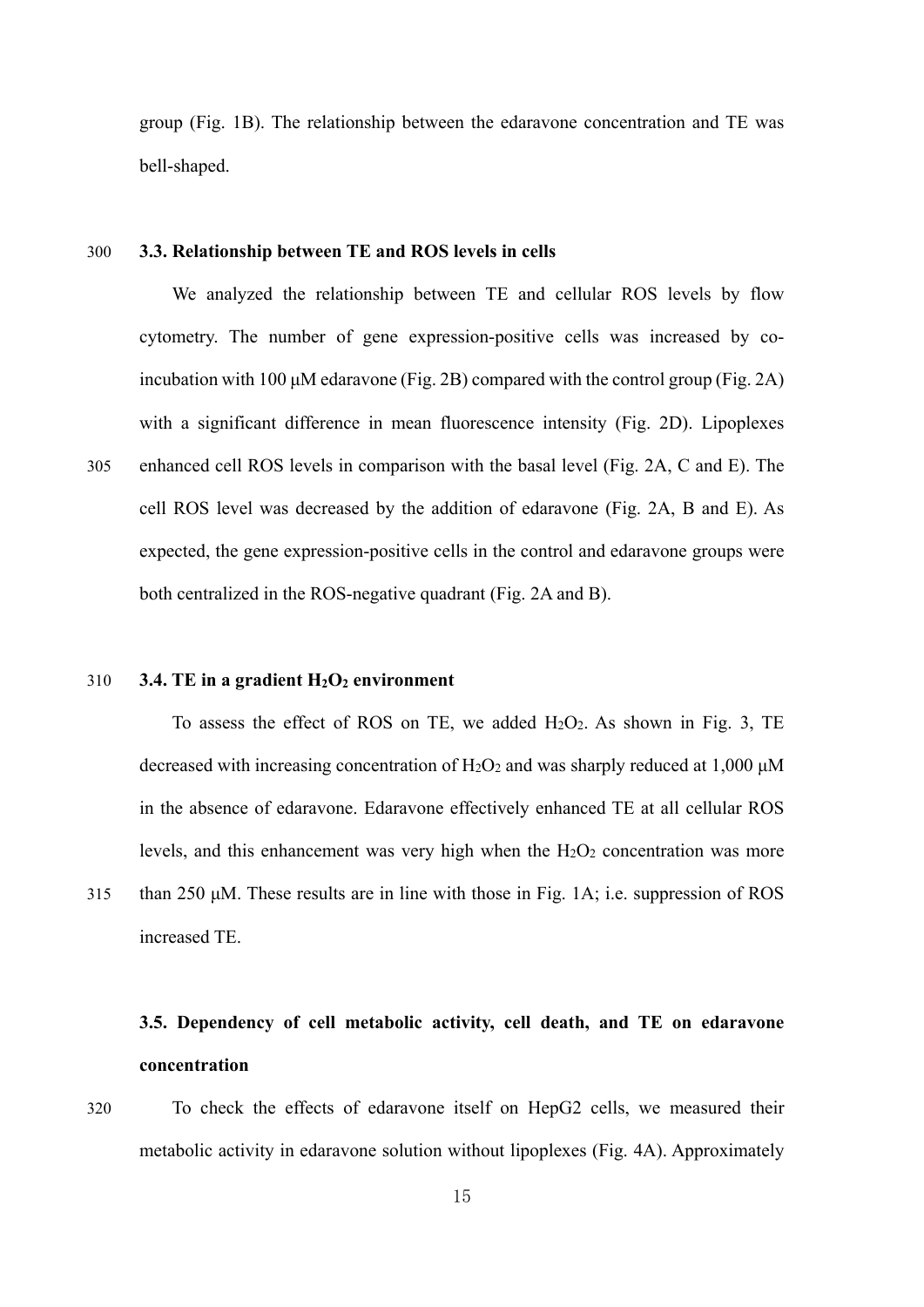100% cell metabolic activity was observed with edaravone at less than 500 μM. Even at 1,000 μM edaravone, the metabolic activity of HepG2 cells was still >90%. However, the cytotoxicity of cationic lipoplexes was obvious in terms of cell metabolic activity

- 325 (Fig. 4B). The CCK-8 assay showed a lipid concentration-dependent decrease in HepG2 cell metabolic activity, especially at concentrations of >50 μM (Fig. 4B). In Figs. 1, 2 and 3, the lipid concentration was 23.4 μM. At concentrations of 20 and 50 μM, the lipoplexes without edaravone showed slight inhibition of cell metabolic activity, indicating partial toxicity. Edaravone rescued the cells with partial toxicity.
- 330 Dehydrogenase-based assays, such as the CCK-8 assay, reflect cell conditions that depend on several elements including NAD(H), NADP(H), and mitochondrial activity. Because cellular ROS levels might affect the CCK-8 assay results, we also measured cell death using PI (Fig. 4C). Cell death was low below 10 μM. Increasing lipid concentration resulted in increased cell death. Again, edaravone rescued the cells from 335 death at moderate lipid concentrations between 20 and 50  $\mu$ M. TE reached a plateau at a lipid concentration of 50 μM, at which edaravone significantly enhanced the TE (Fig. 4D). At a lipid concentration of 100 μM, cell death was obvious with or without edaravone (Fig. 4C), and there was no significant difference in TE (Fig. 4D). The concentration of edaravone (100 μM) might be insufficient at such high lipid 340 concentration.

# **3.6. Effect of edaravone on transfection mediated by PEI and Lipofectamine® 3000**

Because edaravone had a promising effect on the DOTAP-based non-viral 345 transfection system, we applied edaravone to other non-viral vectors. Edaravone had a significant effect on Lipofectamine® 3000 transfection (Fig. 5A). Compared with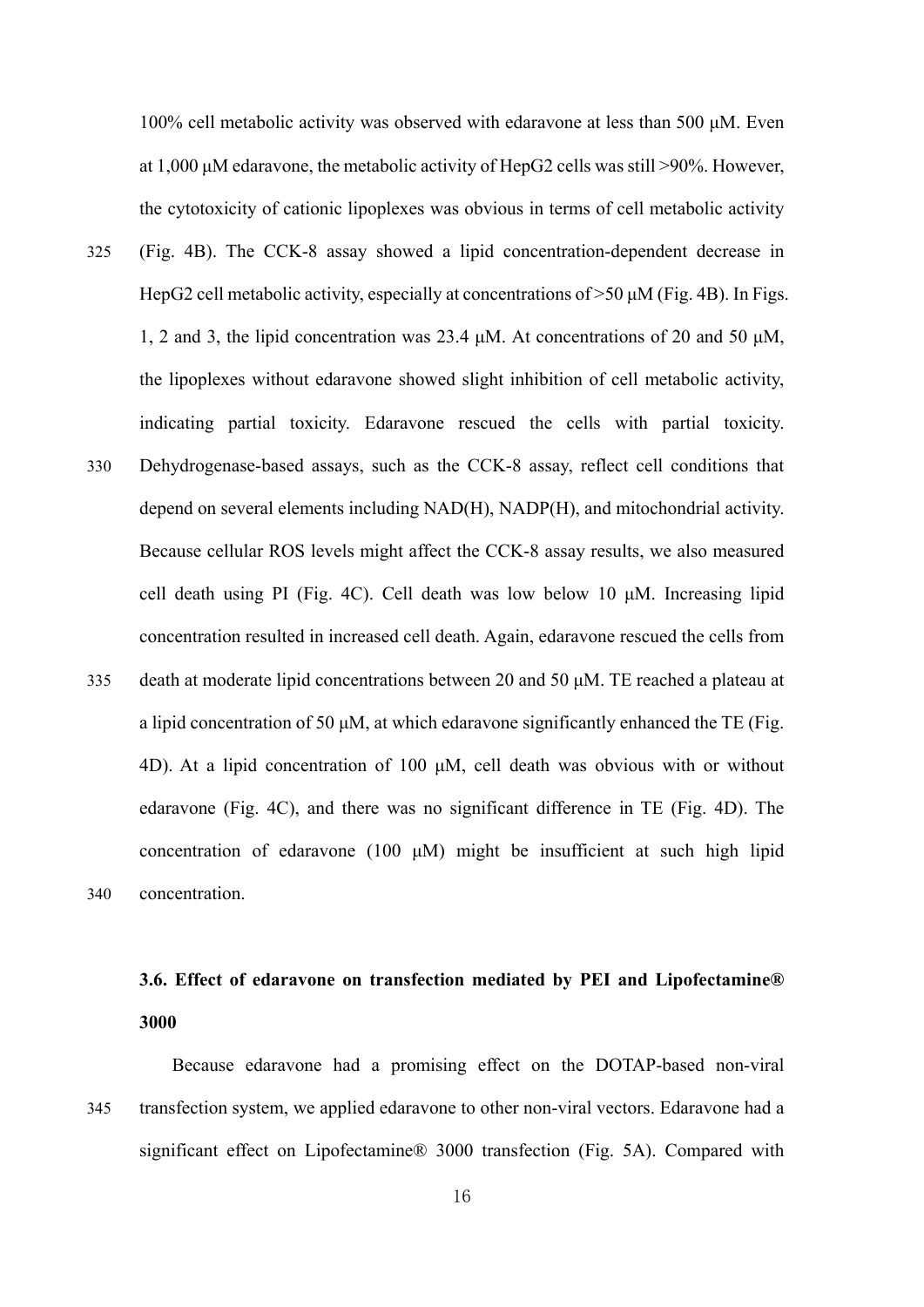normal conditions, the TE of Lipofectamine® 3000 was enhanced by more than 3-fold by co-incubation with 250 μM edaravone. As a cationic lipid-based transfection system, the relationship between TE and edaravone concentration was almost identical to the

350 former results (Fig. 1). Unfortunately, ROS scavenging by edaravone scarcely improved TE of linear PEI polyplexes with a maximum 1.6-fold increase compared with the control at 100 μM and even produced decreased TE at edaravone concentrations higher than 250 μM (Fig. 5B).

#### 355 **3.7.** *In vivo* **TE**

EDLPs effectively increased TE at certain doses, especially in the 30 μg group, which demonstrated 20 times higher TE than the control group in the lungs (Fig. 6A). Such enhancement also occurred in the liver (Fig. 6B). Concerning the difference in the doses giving the highest TE between the lungs (30 μg) and liver (40 μg), the amount of

360 EDLPs containing 40 μg edaravone in the lungs may have been saturated, providing more edaravone for the liver than the 30 μg dose to scavenge ROS. Similar to the *in vitro* conditions, the dose-dependency of edaravone was also observed to be bell-shaped in mice. Furthermore, pulmonary TE was several times higher than hepatic TE in all mice because cationic liposomes were mainly trapped in the lungs. Free edaravone 365 solution with a similar dose (30 μg) did not increase TE in either organ (Fig. 6C and D). Increasing the dose of free edaravone to 270 μg and 600 μg slightly improved TE in the lungs. For the liver, only 270 μg increased TE efficiency, indicating that 600 μg of edaravone might be an overdose as it produced no TE enhancement.

#### 370 **3.8. The effect of edaravone on cationic lipoplex-induced hepatic toxicity**

To assess the cytoprotective effects of edaravone *in vivo*, we measured serum AST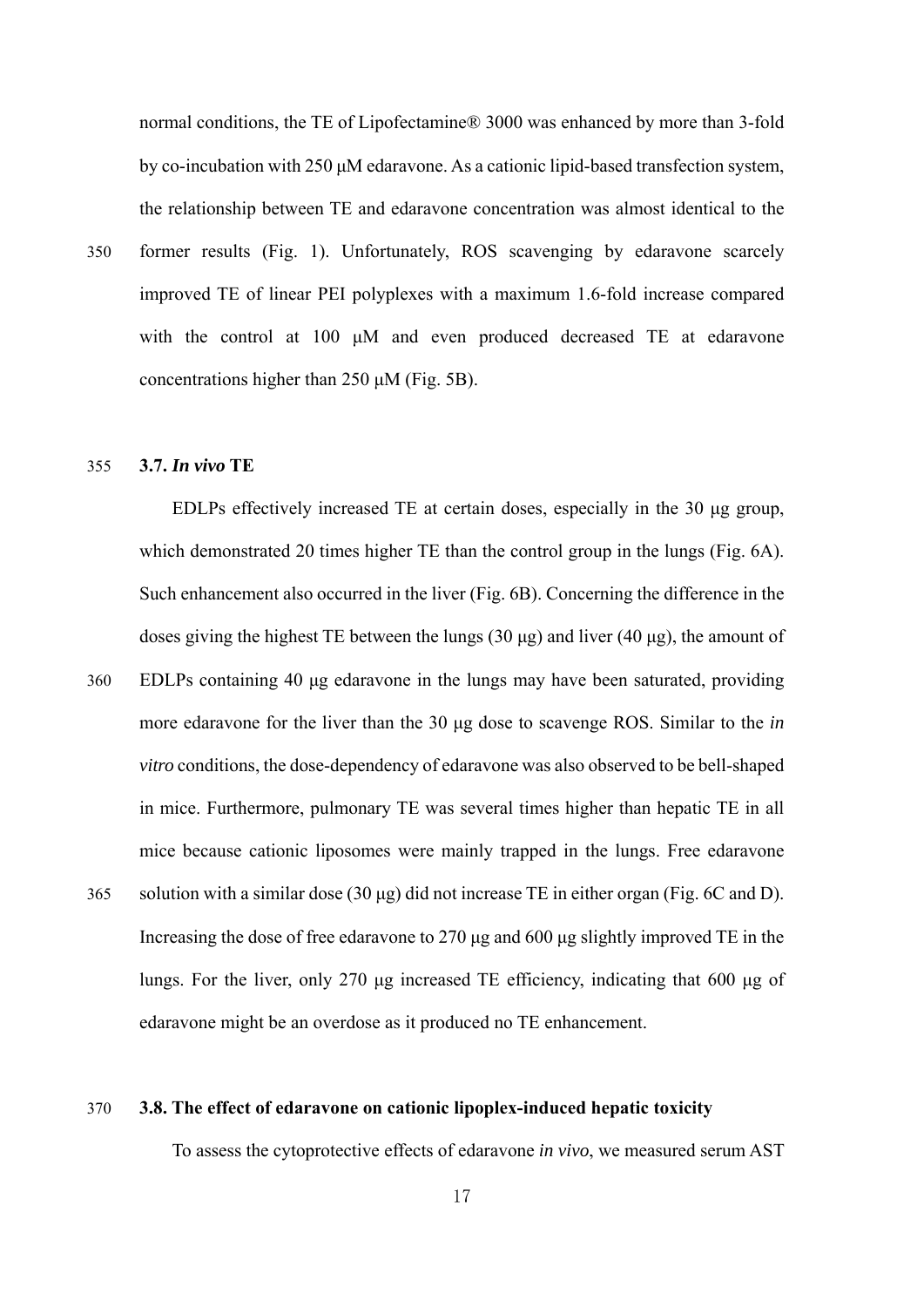and ALT levels as markers of hepatic toxicity. Serum AST and ALT levels in the vehicle group were  $35.5 \pm 9.3$  and  $18.0 \pm 8.2$  IU/L, respectively. These levels were greatly increased 24 h after lipoplex injection compared with the vehicle group (Fig. 7). This

375 indicated that the lipoplex treatment induced acute hepatic injury. The addition of free edaravone or EDLPs effectively decreased the serum transaminase activity levels. EDLPs with only 30 μg edaravone protected against acute hepatic toxicity to a similar degree as 600 μg free edaravone.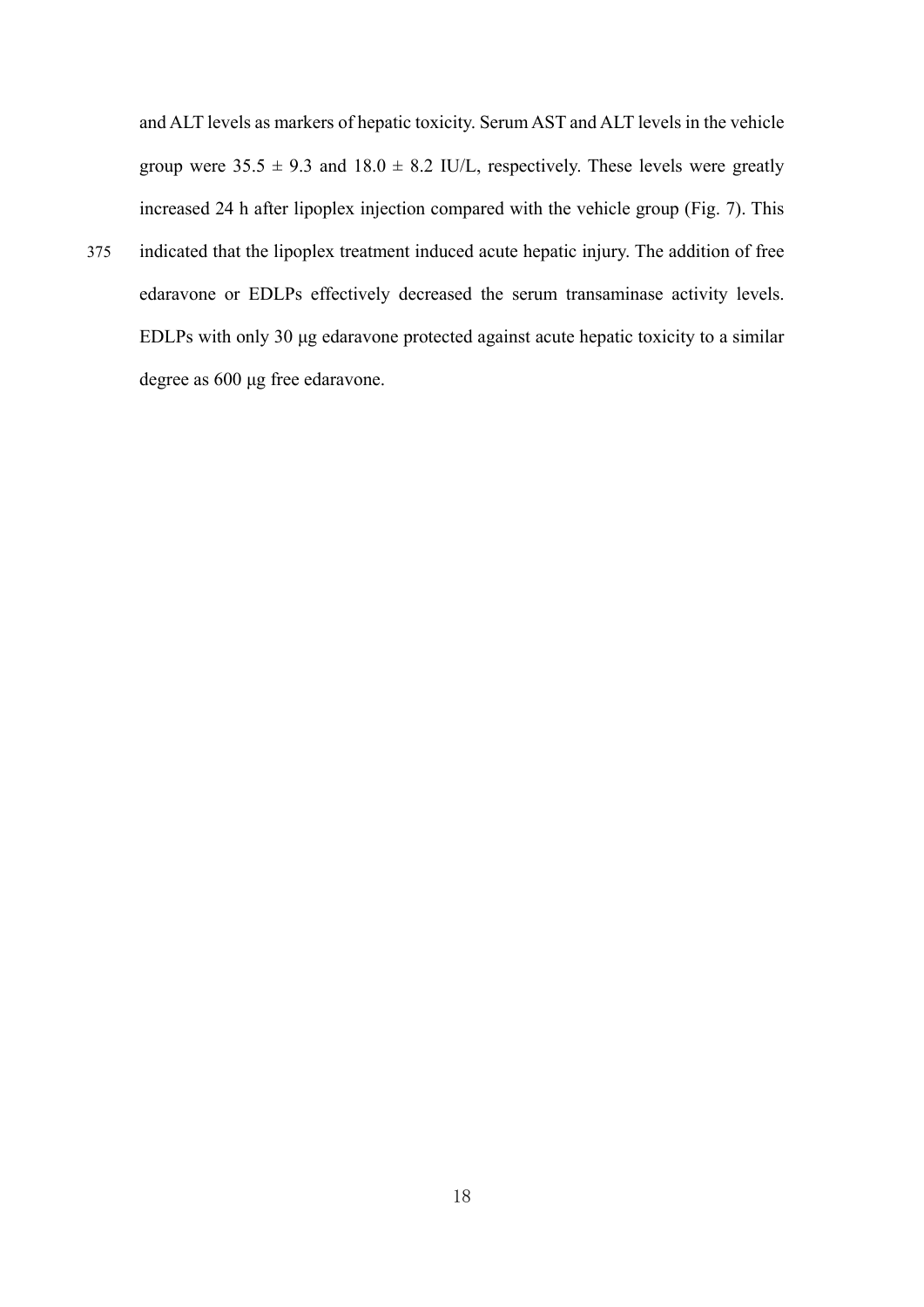#### 380 **4. Discussion**

The positive charge of carriers in non-viral transfection is a double-edged sword. It promotes cellular uptake and endosome escape for gene transfer, but generates harmful ROS during membrane fusion in these processes (Yan et al., 2008). Several strategies can decrease ROS production and increase TE. For example, acetylation of 385 branched PEI reduces ROS production (Calarco et al., 2013), L-carnosine (antioxidant) (Dey et al., 2011) and  $\alpha$ -lipoic acid (Dharmalingam et al., 2017) conjugations eliminate ROS produced by cationic materials. In this study, direct use of an antioxidant, rather than synthetic modification, simplifies the system and we show that the antioxidant, edaravone, improves cationic lipid-mediated transfection in HepG2 cells (Fig. 1, 2, 4 390 and 5) and mice (Fig. 6).

To choose the best anti-oxidant for TE enhancement, we tested six antioxidants, i.e., edaravone, all-trans retinoic acid (ATRA), α-tocopherol, ascorbic acid, *N*acetylcysteine (NAC) and *N*-*tert*-butyl-α-phenylnitrone (PBN) (Fig. 1A and supplementary Fig. S1). Edaravone produced the strongest enhancement of TE among 395 the tested anti-oxidants. Partition coefficient (LogP) is critical for cellular uptake and intracellular disposition. Edaravone, an amphiphilic compound with a moderate LogP value (supplementary Table S1), has a similar ability as α-tocopherol to inhibit lipid peroxide radicals and a similar ability as ascorbic acid to inhibit hydro-soluble peroxide radicals (Abe et al., 2004). Although PBN has a similar LogP value (supplementary 400 Table S1) and a similar TE-enhancing ability as edaravone (Fig. 1A and supplementary Fig. S1), edaravone is effective at much lower concentrations than PBN. Overall, we consider that edaravone was more suitable to scavenge free radicals during transfection

with lipoplexes than other anti-oxidants. We, therefore, chose edaravone for further experiments.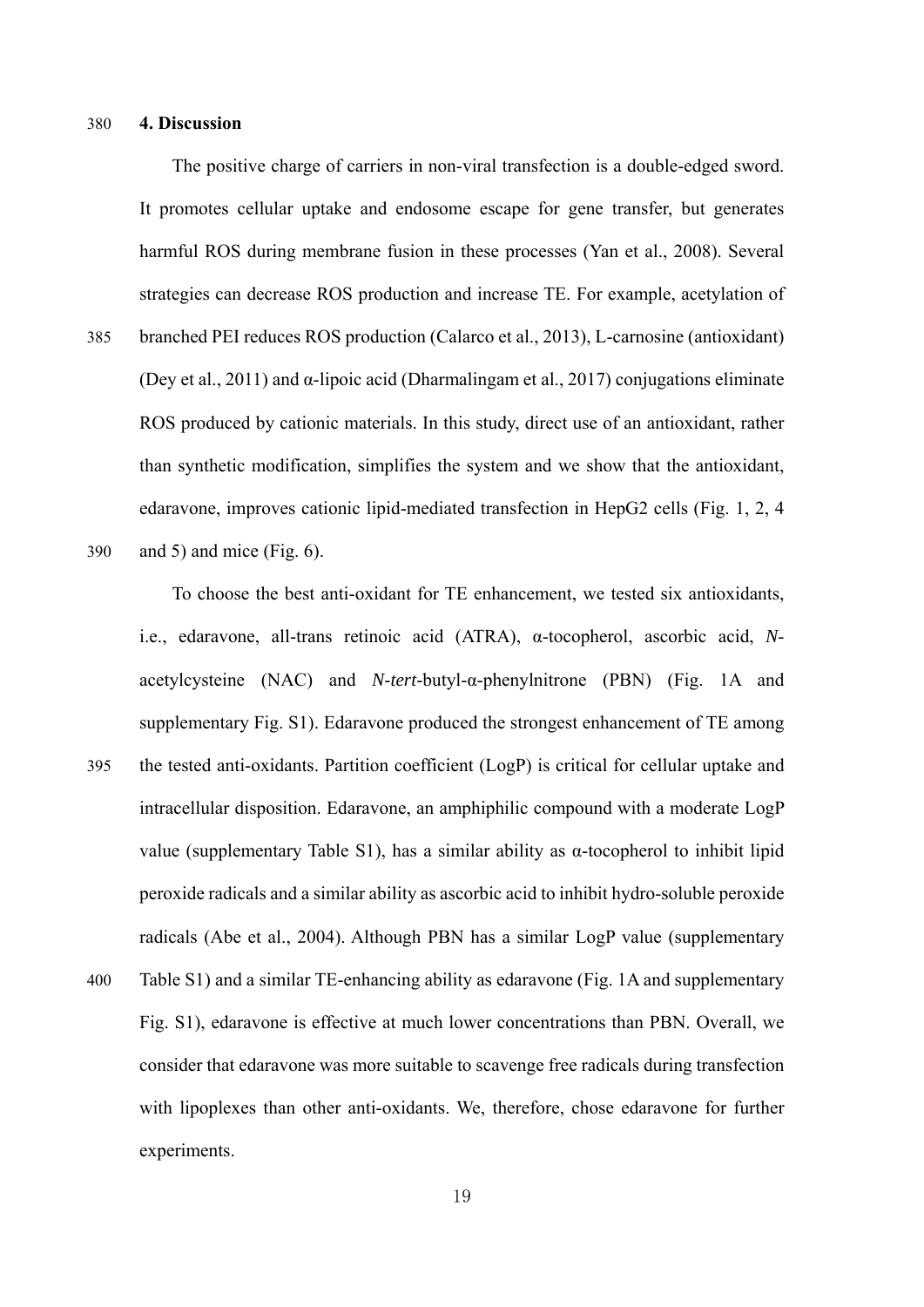405 The concentration of edaravone was critical for TE enhancement (Fig. 1). Considering the balance of ROS levels between cellular health and damage caused by ROS generation during gene transfection, moderate reduction of ROS levels by edaravone was efficacious, as shown in Fig. 1A. Edaravone effectively decreased cellular ROS levels, which was highly enhanced by lipoplexes (Fig. 2). In addition, the 410 population of gene expression-positive cells was significantly increased in the edaravone group (Fig. 2A, B and D). It is clear that the gene expression-positive cells of both control and edaravone groups were centralized in the ROS negative quadrant by flow cytometry (Fig. 2A and B). Furthermore, the percentage of cells with high ROS levels and without gene expression was decreased by edaravone, while the percentages 415 of double negative and double positive quadrants were almost unchanged (Fig. 2A and B). These findings indicate that ROS generation during transfection was harmful for gene expression. Thus, the TE enhancement by edaravone was possibly attributed to scavenging of the ROS generated during transfection. However, when edaravone content was more than 250 μM there was a decrease in TE, possibly because the 420 antioxidant capacity may reduce ROS to an extremely low level (Fig. 1A). This inverse correlation between higher concentrations of edaravone content and TE might be attributed to extreme ROS reduction that worsens the health of HepG2 cells. It has been reported that ROS reduction by antioxidant MCI-186 (edaravone) results in cell cycle arrest without a decrease in viability (Suzuki et al., 2005). In cell cycle arrest, nuclear 425 membranes are generally intact with low permeability, thereby inhibiting transfection.

Hence, retention of the cell redox balance maintains the status and condition of cells, which affects the TE.

As mentioned above, the TE enhancement by EDLPs (Fig. 1B) was also possibly attributed to the scavenging of generated ROS. EDLPs increased TE with a much lower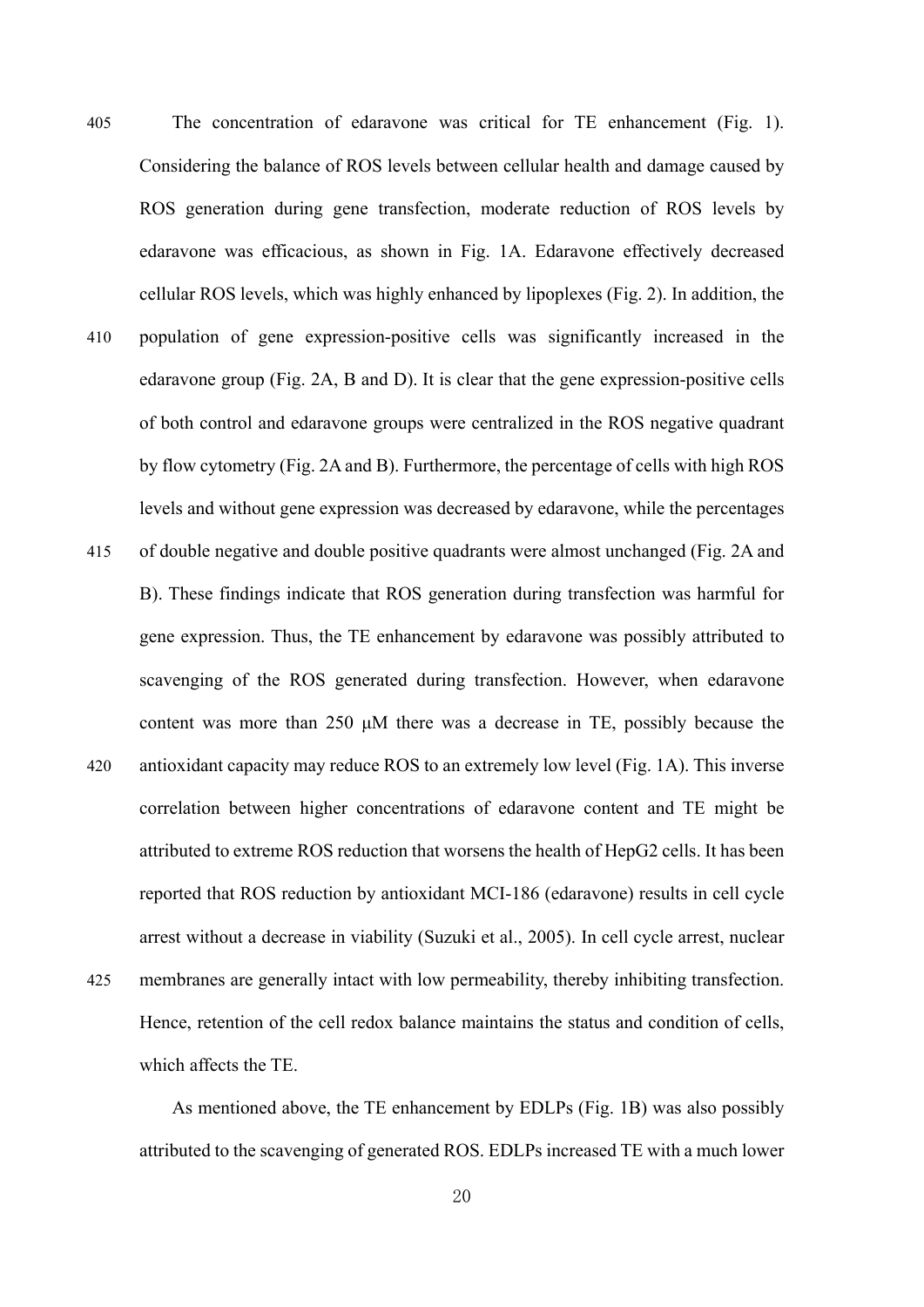430 content of edaravone (Fig. 1A and B). Therefore, modulation of ROS levels in the microenvironment by EDLPs might be better than that in the macroenvironment by free edaravone. Because free drug can be easily metabolized and distributed to non-targeted organs, the formation of EDLPs is preferable for *in vivo* delivery. Although EDLPs could increase TE more than seven times with much lower content, the adoption of 435 EDLPs, i.e. edaravone-loaded cationic liposomes decreased the overall TE (Fig. 1A and B). The relationship between charge ratio (CR) and gene transfection efficiency has been described as peak shaped, with an increase followed by a decrease (Elisabete G et

correlation side of the peak value (data not shown), which explains why TE was 440 decreased by the addition of cationic lipids.

al., 2004). In our experiment, the optimized charge ratio (3.5) was located on the anti-

Similar to *in vitro* conditions, the TE enhancement in mice was also dosedependent; TE increased and then decreased with the increase in edaravone dose (Fig. 6A and B). The TE decrease at higher edaravone doses was possibly caused by interruption of redox homeostasis, which induced an extreme reduction in ROS 445 (Glasauer and Chandel, 2014). Maintenance of the redox equilibrium may be important for edaravone-mediated enhancement of *in vivo* TE. In addition, the ROS generation by cationic liposomes not only disrupted the redox equilibrium to induce toxicity but also transmitted stress signals to the immune system. Accumulation of cationic lipoplexes can cause lung toxicity expressed as pulmonary inflammation. Such responses induced 450 by cationic liposomes and lipoplexes have been observed and characterized by significant enhancement of several proinflammatory cytokines (Xue et al., 2014). To

sequential injection method (Tan et al., 2001) and modified cationic lipids (Elouahabi et al., 2003) have been developed. The inhibition of inflammatory responses by these

overcome the inflammatory toxicity of cationic liposome-mediated gene transfer, the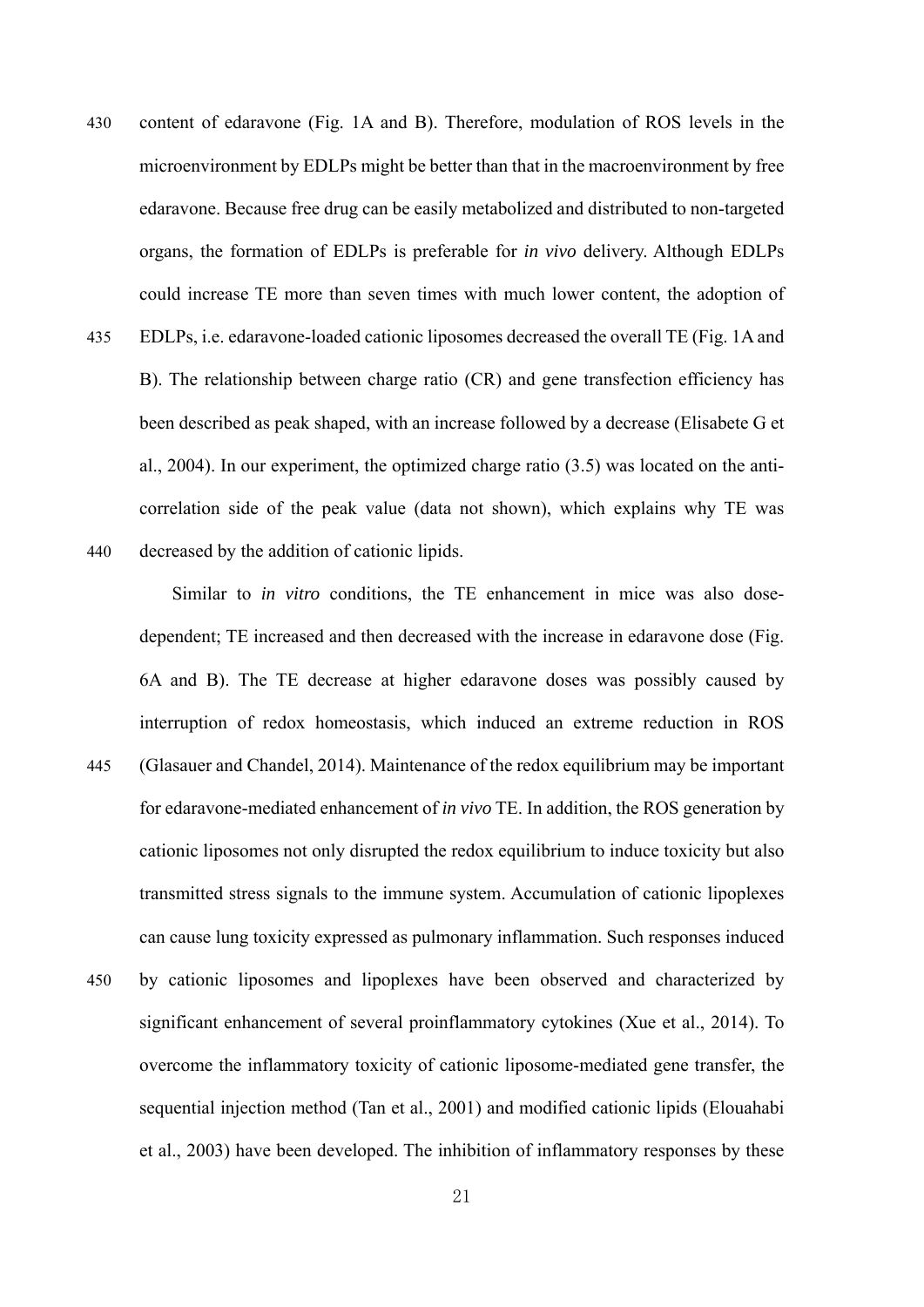- 455 strategies significantly enhance *in vivo* TE. ROS play a central role in inflammasome activation (Harijith et al., 2014), and the scavenging of ROS by edaravone might restrain subsequent immunogenic responses. Systemic toxicities of lipoplexes by generating ROS include hepatic injury with elevated levels of aspartate aminotransferase (AST) and alanine aminotransferase (ALT) (Xue et al., 2014). In this 460 study, edaravone and EDLPs ameliorated the acute hepatic injury caused by lipoplexes (Fig. 7). This effect of edaravone might be attributed to its ability to directly scavenge for hydroxyl radicals (Zong et al., 2014). Hence, the reduction of inflammation induced by cationic lipoplexes may be another factor that contributes to enhanced TE by edaravone administration *in vivo*.
- 465 It is noteworthy that free edaravone barely improved TE in mice at the same dosage with EDLPs (Fig. 6). The lipoplexes and EDLPs may have formed a complex by electrostatic interactions with negatively charged blood proteins after intravenous injection. Five minutes after intravenous administration of EDLPs, nearly 70% of edaravone accumulated in the lungs (supplementary Fig. S2). In contrast, free 470 edaravone injection resulted in undetectable accumulation in the lungs. Accumulation of edaravone in the liver of free and EDLPs groups was comparable. Obviously, the biodistribution properties of edaravone in EDLPs was similar to those of liposomes, which were completely different from those of the free drug. ROS generation may be dependent on the accumulated amount of cationic lipoplexes. Free edaravone, unlike 475 EDLPs, could not efficiently accumulate in organs. Therefore, a much higher dose of free edaravone is necessary to achieve TE enhancement (Fig. 6). EDLPs could achieve
	- the synchronous distribution of edaravone and lipoplexes, and decrease the application dose of edaravone. Moreover, EDLPs (with only 30 μg of edaravone) could decrease serum AST and ALT levels as effectively as 600 μg of free edaravone (Fig. 7). There is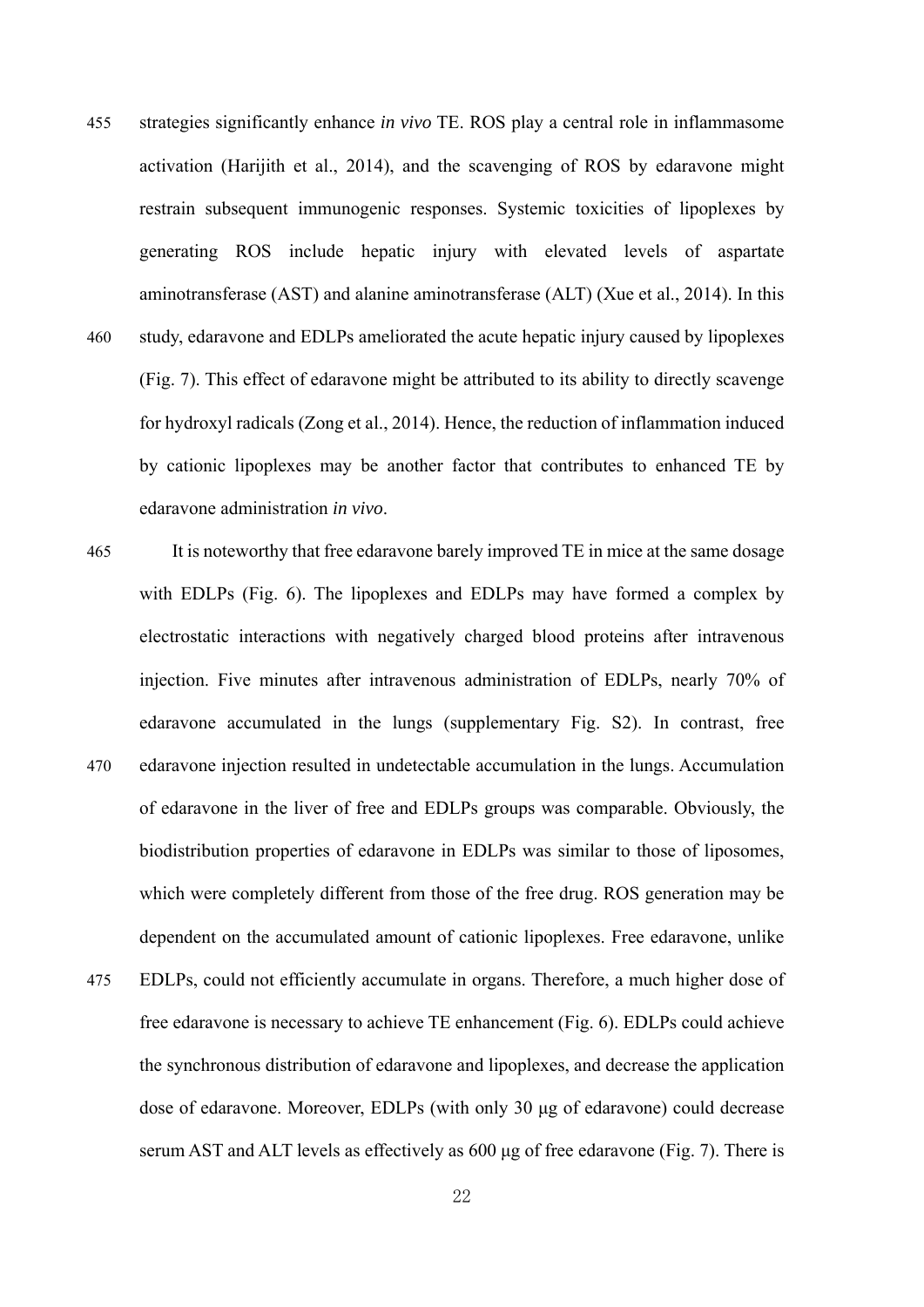- 480 another possibility that co-delivery of lipoplexes and edaravone by the same endocytosis pathways may enhance the influence of edaravone. Edaravone would be released from EDLPs at the time of membrane fusion when ROS generation may occur, followed by rapid and direct ROS scavenging.
- We measured the cytotoxicity of lipoplexes with or without edaravone (Fig. 4) and 485 established an unbalanced ROS environment model (Fig. 3). Transfection with the cationic liposomes resulted in high cell death rates at liposome concentrations of >50 μM (Fig. 4C). These results support findings from another study that showed cytotoxicity to be one of the most significant disadvantages of cationic-based transfections (Yan et al., 2008). The cellular protection by edaravone via removal of 490 generated ROS may be critical for higher cell viability (Fig. 4B and C). The cytotoxicity of cationic liposomes can be separated into internalization (uptake)-dependent and independent toxicities (Soenen et al., 2009). In addition, ROS generation is lipid-dosedependent and then reaches a steady state level at concentrations higher than approximately 50-100 μM (Yun et al., 2016). Thus, in large amounts, cationic liposomes 495 cause extreme destabilization of the plasma membrane and cell collapse, partly explaining the inefficiency of edaravone with high lipid content (100μM) (Fig. 4B, C and D). To investigate oxidative stress responses of cells and cytoprotective effects of antioxidant agents, cells are usually exposed to  $H_2O_2$  in the culture medium. We tested the effect of an  $H_2O_2$  concentration gradient on TE enhancement by edaravone (Fig. 3).
- 500 Mammalian cell lines enter temporal growth arrest at  $>100$   $\mu$ M H<sub>2</sub>O<sub>2</sub> and permanent growth arrest at >250 μM (Gulden et al., 2010). When the concentration is higher than 1,000 μM, it results in necrotic cell death (Gulden et al., 2010). Edaravone enhanced TE at all H<sub>2</sub>O<sub>2</sub> concentrations, possibly because of its capacity of ROS scavenging. These results strongly indicate the effectiveness of edaravone for TE enhancement.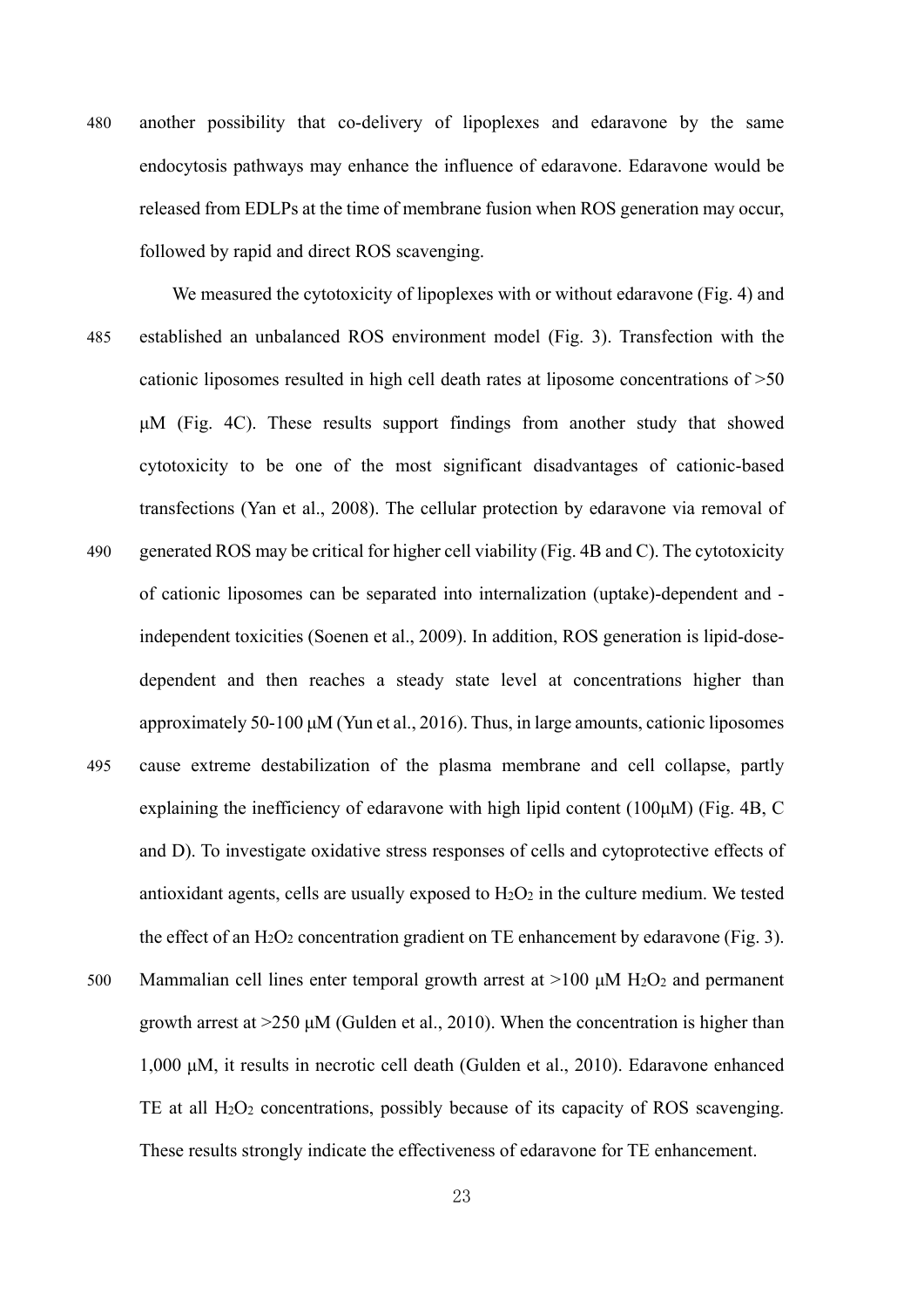505 Results using commercial products (Fig. 5) further proved our hypothesis that antioxidative effects of edaravone affect lipoplex-mediated transfection (lipofection). As a cationic lipid-based transfection agent, Lipofectamine® 3000 also generates ROS during endocytosis and membrane fusion, which explained TE enhancement at certain concentrations of edaravone (Fig. 5A). However, edaravone inefficiently improved the 510 gene expression level for PEI polyplexes (Fig. 5B). Linear PEI polyplex-based transfection is induced by the 'proton sponge' effect with barely any ROS generation even at a high concentration (Hall et al., 2015; Nguyen and Szoka, 2012; Roursgaard et al., 2016). The cytotoxicity of polyplexes is usually caused by undegradable material instead of sharply increased ROS generation and membrane instability induced by 515 cationic lipids (Roursgaard et al., 2016). In this case, edaravone might be inefficient at preventing PEI-induced cytotoxicity. Although edaravone may only work for lipofection, it would be able to enhance TE with high safety because edaravone itself is already used clinically.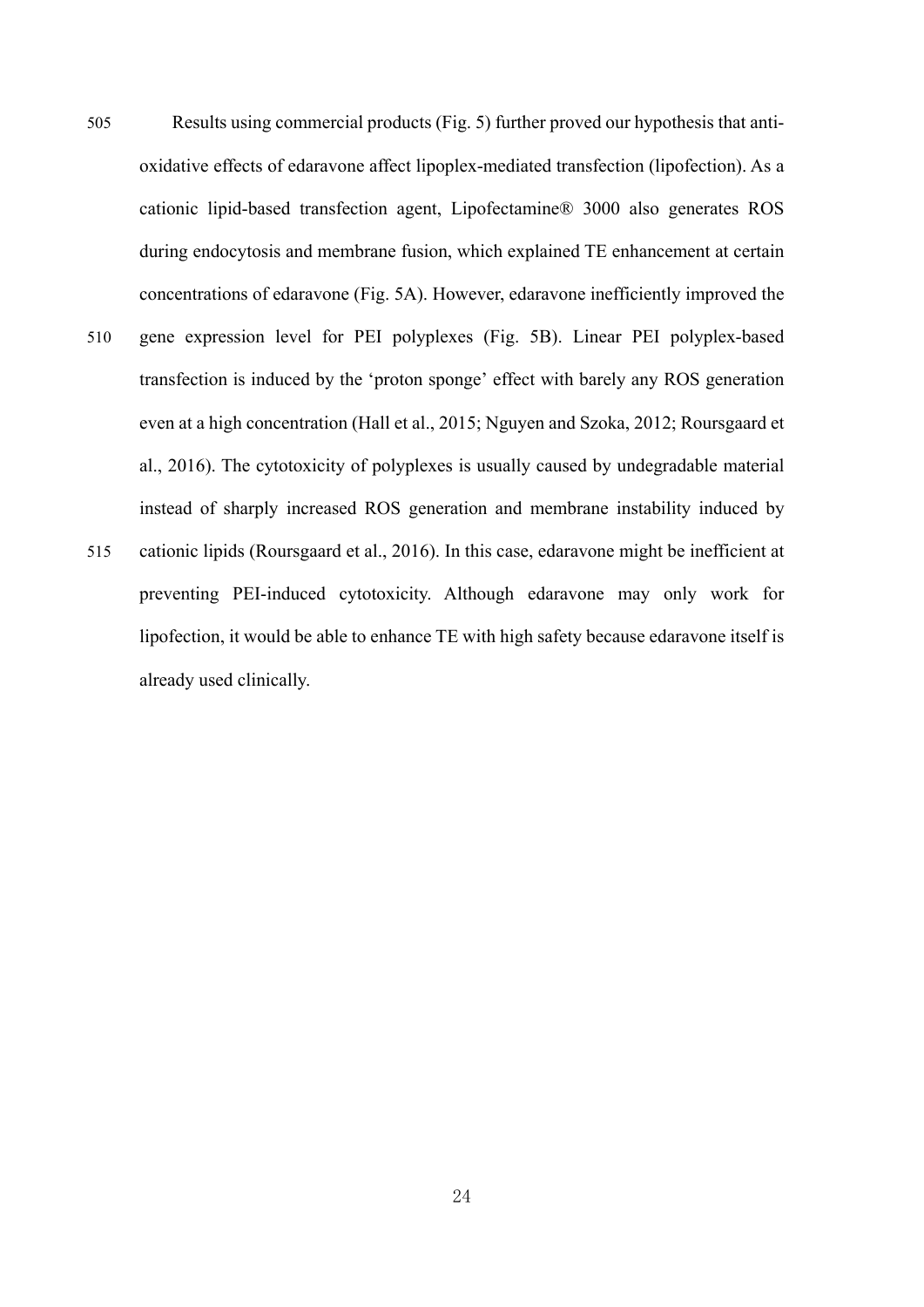#### 520 **5. Conclusion**

This study demonstrated that edaravone increased TE by scavenging for superfluous ROS induced by cationic liposomes. To overcome the cytotoxicity of cationic liposomes, edaravone might eliminate the ROS generated during lipofection, which cause cellular damage. It was noteworthy that formation of EDLPs decreased the

525 efficacious edaravone dose, especially in mice. Because ROS levels are associated with TE, modulation of cellular ROS is important for gene delivery.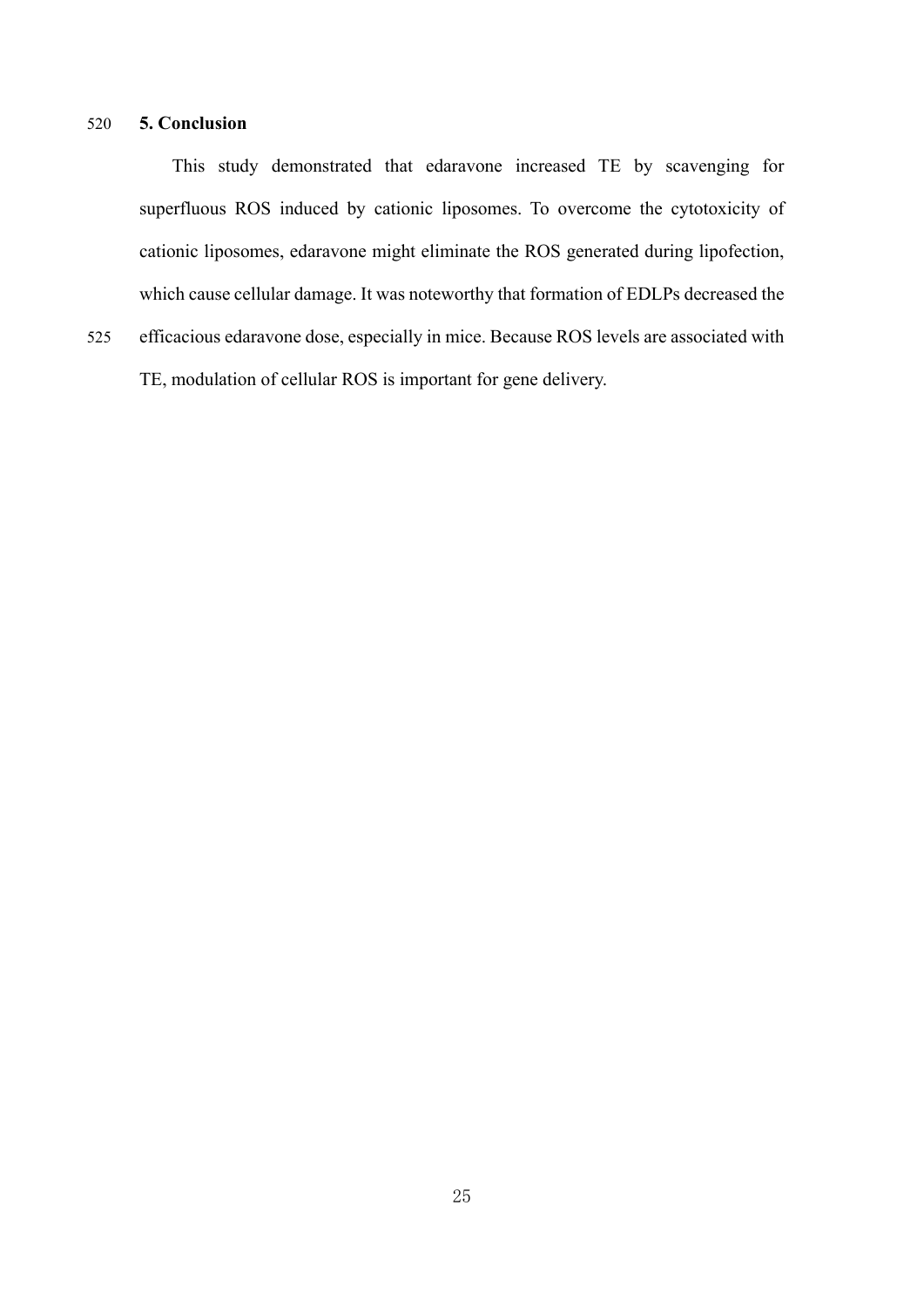## **Acknowledgments**

This work was supported by MEXT/JSPS KAKENHI ''Resonance Bio'' grant number

530 JP16H01431. We thank Mitchell Arico, PhD, and Jeremy Allen, PhD, from Edanz Group for editing a draft of this manuscript.

## **Authorship contributions**

535 *Participated in research design:* Wang, Fumoto, and Nishida. *Conducted experiments:* Wang.

*Performed data analysis:* Wang, Miyamoto, and Tanaka.

*Wrote or contributed to the writing of the manuscript:* Wang and Fumoto.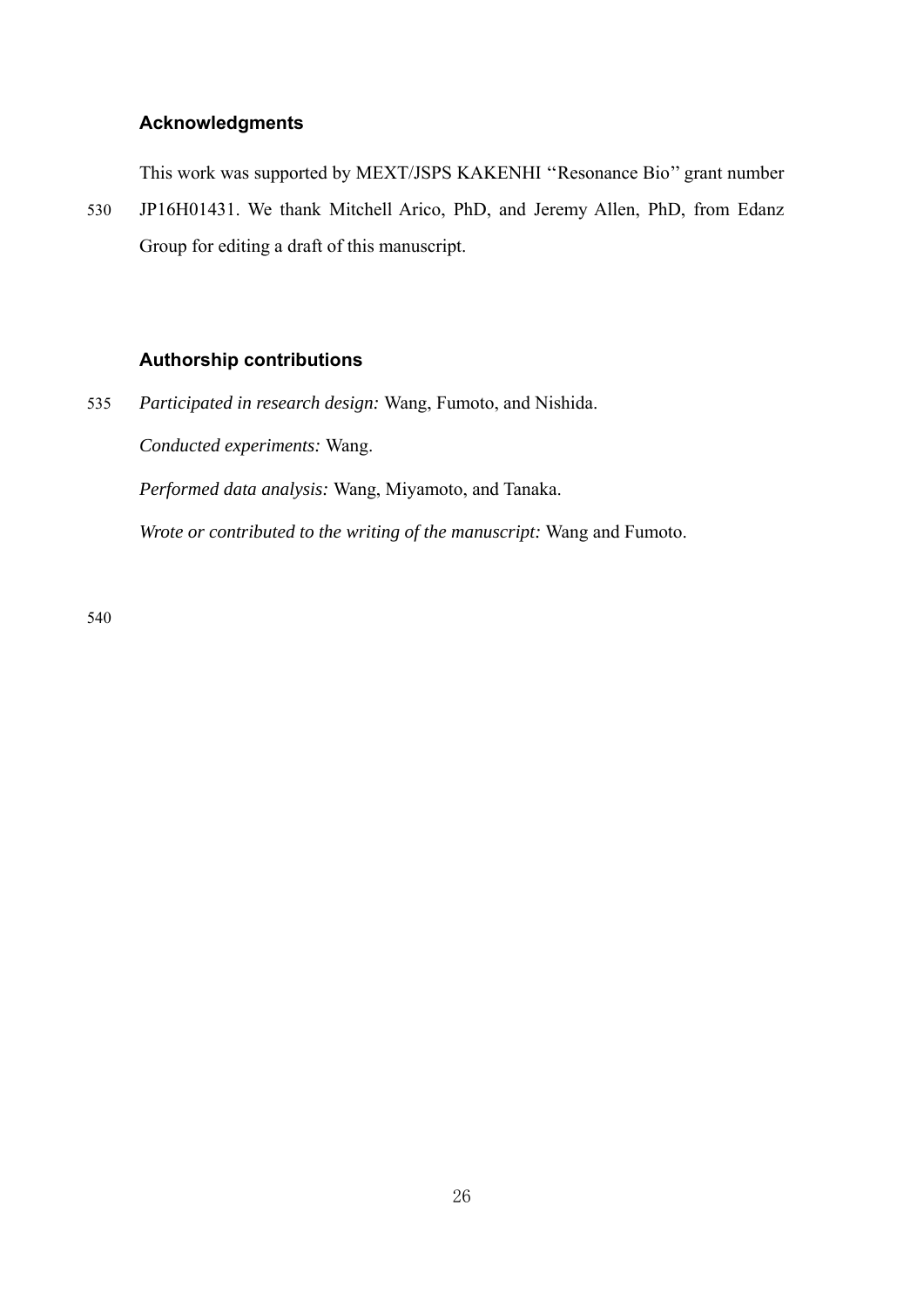#### **References**

- Abe, S., Kirima, K., Tsuchiya, K., Okamoto, M., Hasegawa, T., Houchi, H., Yoshizumi, M., Tamaki, T., 2004. The Reaction Rate of Edaravone (3-Methyl-1-phenyl-2-
- 545 pyrazolin-5-one (MCI-186)) with Hydroxyl Radical. Chem. Pharm. Bull. 52, 186- 191. https://doi.org/10.1248/cpb.52.186.
	- Adcock, I., Cosio, B., Tsaprouni, L., Barnes, P., Ito, K., 2004. Redox Regulation of Histone Deacetylases and Glucocorticoid-Mediated Inhibition of the Inflammatory Response. Antioxidants & redox signaling 7, 144-152.
- 550 https://doi.org/10.1089/ars.2005.7.144.
	- Calarco, A., Bosetti, M., Margarucci, S., Fusaro, L., Nicoli, E., Petillo, O., Cannas, M., Galderisi, U., Peluso, G., 2013. The genotoxicity of PEI-based nanoparticles is reduced by acetylation of polyethylenimine amines in human primary cells. Toxicol. Lett. 218, 10-17. https://doi.org/10.1016/j.toxlet.2012.12.019.
- 555 Chen, W., Yan, W., Huang, L., 2008. A simple but effective cancer vaccine consisting of an antigen and a cationic lipid. Cancer Immunol. Immunother. 57, 517-530. https://doi.org/10.1007/s00262-007-0390-4.
	- Dey, D., Inayathullah, M., Lee, A.S., LeMieux, M.C., Zhang, X., Wu, Y., Nag, D., De Almeida, P.E., Han, L., Rajadas, J., Wu, J.C., 2011. Efficient gene delivery of
- 560 primary human cells using peptide linked polyethylenimine polymer hybrid. Biomaterials 32, 4647-4658. https ://doi.org/10.1016/j.biomaterials.2011.03.016.
	- Dharmalingam, P., Marrapu, B., Voshavar, C., Nadella, R., Rangasami, V.K., Shaji, R.V., Abbas, S., Prasad, R.B., Kaki, S.S., Marepally, S., 2017. An anti-oxidant, alphalipoic acid conjugated oleoyl-sn-phosphatidylcholineas a helper lipid in cationic
- 565 liposomal formulations. Colloids Surf. B Biointerfaces 152, 133-142. https://doi.org/10.1016/j.colsurfb.2017.01.013.
	- Elisabete G, Robert J. Debs, Heath, T.D., 2004. The Effect of Liposome Size on the Final Lipid\_DNA Ratio of Cationic Lipoplexes. Biophys. J. 86, 1554-1563. https://doi.org/10.1016/S0006-3495(04)74223-X.
- 570 Elouahabi, A., Flamand, V., Ozkan, S., Paulart, F., Vandenbranden, M., Goldman, M., Ruysschaert, J.-M., 2003. Free cationic liposomes inhibit the inflammatory response to cationic lipid–DNA complex injected intravenously and enhance its transfection efficiency. Mol. Ther. 7, 81-88. https://doi.org/10.1016/S1525-0016(02)00032-1.

Fumoto, S., Taniguchi, N., Ikai, Y., Yoshikawa, N., Miyamoto, H., Sasaki, H., Hashida,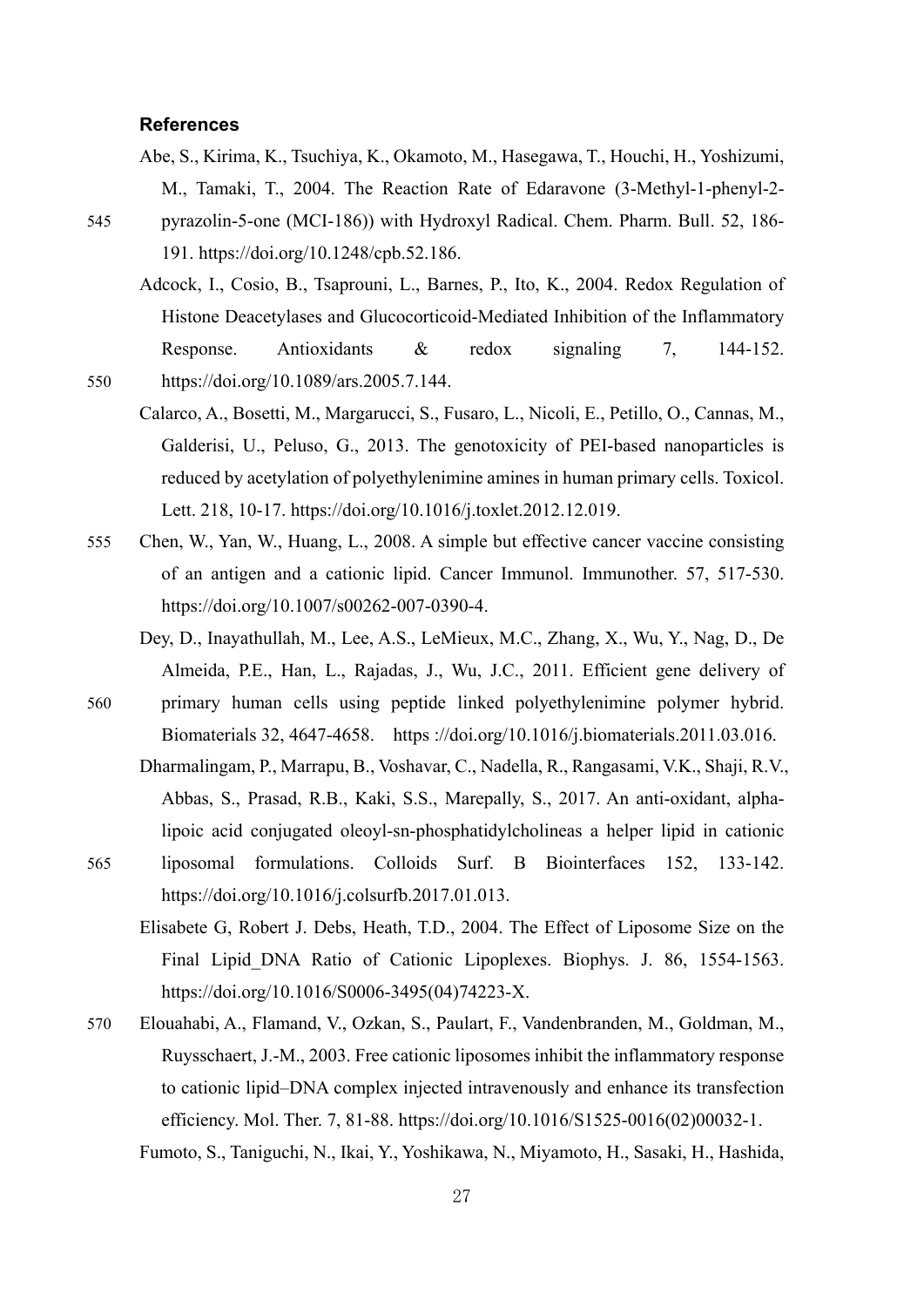- 575 M., Kawakami, S., Nishida, K., 2016. The Insertion Timing of PEGylated Lipids to Galactosylated Lipoplexes Is Important for Liver-Selective Transfection in Mice. Gene Cell Ther. 1, 1-11.
	- Glasauer, A., Chandel, N.S., 2014. Targeting antioxidants for cancer therapy. Biochem. Pharmacol. 92, 90-101. https://doi.org/10.1016/j.bcp.2014.07.017.
- 580 Gulden, M., Jess, A., Kammann, J., Maser, E., Seibert, H., 2010. Cytotoxic potency of H2O2 in cell cultures: impact of cell concentration and exposure time. Free Radic. Bio. Med. 49, 1298-1305. https://doi.org/10.1016/j.freeradbiomed.2010.07.015.
	- Hall, A., Parhamifar, L., Lange, M.K., Meyle, K.D., Sanderhoff, M., Andersen, H., Roursgaard, M., Larsen, A.K., Jensen, P.B., Christensen, C., Bartek, J., Moghimi,
- 585 S.M., 2015. Polyethylenimine architecture-dependent metabolic imprints and perturbation of cellular redox homeostasis. Biochimica et biophysica acta, 1847, 328-342. https://doi.org/10.1016/j.bbabio.2014.12.002.
- Harijith, A., Ebenezer, D.L., Natarajan, V., 2014. Reactive oxygen species at the crossroads of inflammasome and inflammation. Front. Physiol. 5, 352. 590 https://doi.org/10.3389/fphys.2014.00352.
	- Hironaka, K., Inokuchi, Y., Fujisawa, T., Shimazaki, H., Akane, M., Tozuka, Y., Tsuruma, K., Shimazawa, M., Hara, H., Takeuchi, H., 2011. Edaravone-loaded liposomes for retinal protection against oxidative stress-induced retinal damage. Eur. J. Pharm. Biopharm. 79, 119-125. https://doi.org/10.1016/j.ejpb.2011.01.019.
- 595 Huang, L., Liu, D., Wagner, E., 2014. Non-viral vectors for gene therapy : lipid- and polymer-based gene transfer. Elsevier Publisher, Amsterdam.
	- Kikuchi, K., Takeshige, N., Miura, N., Morimoto, Y., Ito, T., Tancharoen, S., Miyata, K., Kikuchi, C., Iida, N., Uchikado, H., Miyagi, N., Shiomi, N., Kuramoto, T., Maruyama, I., Morioka, M., Kawahara, K.I., 2012. Beyond free radical scavenging:
- 600 Beneficial effects of edaravone (Radicut) in various diseases (Review). Exp. Ther. Med. 3, 3-8. https://doi.org/10.3892/etm.2011.352.
	- Mikhed, Y., Gorlach, A., Knaus, U.G., Daiber, A., 2015. Redox regulation of genome stability by effects on gene expression, epigenetic pathways and DNA damage/repair. Redox Biol. 5, 275-289. https://doi.org/10.1016/j.redox.2015.05.008.
- 605 Nguyen, J., Szoka, F., 2012. Nucleic acid delivery: the missing pieces of the puzzle? Acc. Chem. Res. 45, 1153-1162. https://doi.org/10.1021/ar3000162.

Rejman, J., Bragonzi, A., Conese, M., 2005. Role of clathrin- and caveolae-mediated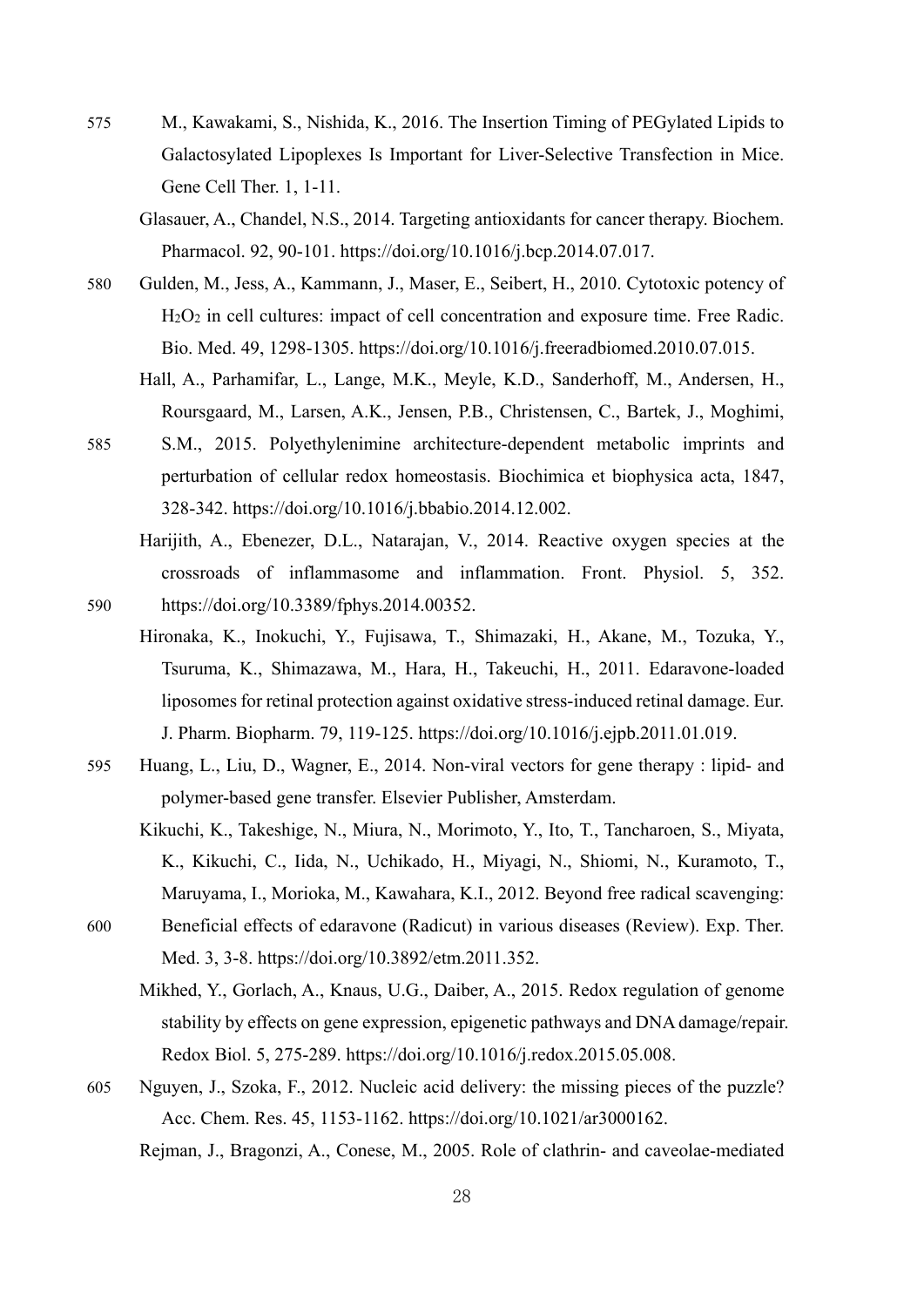endocytosis in gene transfer mediated by lipo- and polyplexes. Mol. Ther. 12, 468- 474. https://doi.org/10.1016/j.ymthe.2005.03.038.

- 610 Roursgaard, M., Knudsen, K.B., Northeved, H., Persson, M., Christensen, T., Kumar, P.E.K., Permin, A., Andresen, T.L., Gjetting, T., Lykkesfeldt, J., Vesterdal, L.K., Loft, S., Moller, P., 2016. In vitro toxicity of cationic micelles and liposomes in cultured human hepatocyte (HepG2) and lung epithelial (A549) cell lines. Toxicol. In Vitro 36, 164-171. https://doi.org/10.1016/j.tiv.2016.08.002.
- 615 Soenen, S.J., Brisson, A.R., De Cuyper, M., 2009. Addressing the problem of cationic lipid-mediated toxicity: the magnetoliposome model. Biomaterials 30, 3691-3701. https://doi.org/10.1016/j.biomaterials.2009.03.040.
	- Sun, W.X., Zheng, H.Y., Lan, J., 2015. Edaravone protects osteoblastic cells from dexamethasone through inhibiting oxidative stress and mPTP opening. Mol. Cell.

620 Biochem. 409, 51-58. https://doi.org/10.1007/s11010-015-2511-2.

- Suzuki, R., Gopalrao, R., Maeda, H., Rao, P., Yamamoto, M., Xing, T., Mizobuchi, S., Sasaguri, S., 2005. MCI-186 Inhibits Tumor Growth Through Suppression of EGFR Phosphorylation and Cell Cycle Arrest. Anticncer Res. 25, 1131-1138.
	- Tan, Y., Liu, F., Li, Z., Li, S., Huang, L., 2001. Sequential injection of cationic liposome
- 625 and plasmid DNA effectively transfects the lung with minimal inflammatory toxicity. Mol. Ther. 3, 673-682. https://doi.org/10.1006/mthe.2001.0311.
	- Xue, H.Y., Liu, S., Wong, H.L., 2014. Nanotoxicity: a key obstacle to clinical translation of siRNA-based nanomedicine. Nanomedicine (Lond) 9, 295-312. https://doi.org/10.2217/nnm.13.204.
- 630 Yan, W., Chen, W., Huang, L., 2008. Reactive oxygen species play a central role in the activity of cationic liposome based cancer vaccine. J. Controlled Release 130, 22-28. https://doi.org/10.1016/j.jconrel.2008.05.005.
	- Yun, C., Bae, C., Ahn, T., 2016. Cargo-Free Nanoparticles Containing Cationic Lipids Induce Reactive Oxygen Species and Cell Death in HepG2 Cells. Biol. Pharm. Bull.

635 39, 1338-1346. https://doi.org/10.1248/bpb.b16-00264.

- Zhao, Z.Y., Luan, P., Huang, S.X., Xiao, S.H., Zhao, J., Zhang, B., Gu, B.B., Pi, R.B., Liu, J., 2013. Edaravone protects HT22 neurons from  $H_2O_2$ -induced apoptosis by inhibiting the MAPK signaling pathway. CNS Neurosci. Ther. 19, 163-169. https://doi.org/10.1111/cns.12044.
- 640 Zong, L., Yu, Q.H., Du, Y.X., Deng, X.M., 2014. Edaravone protects endotoxin-induced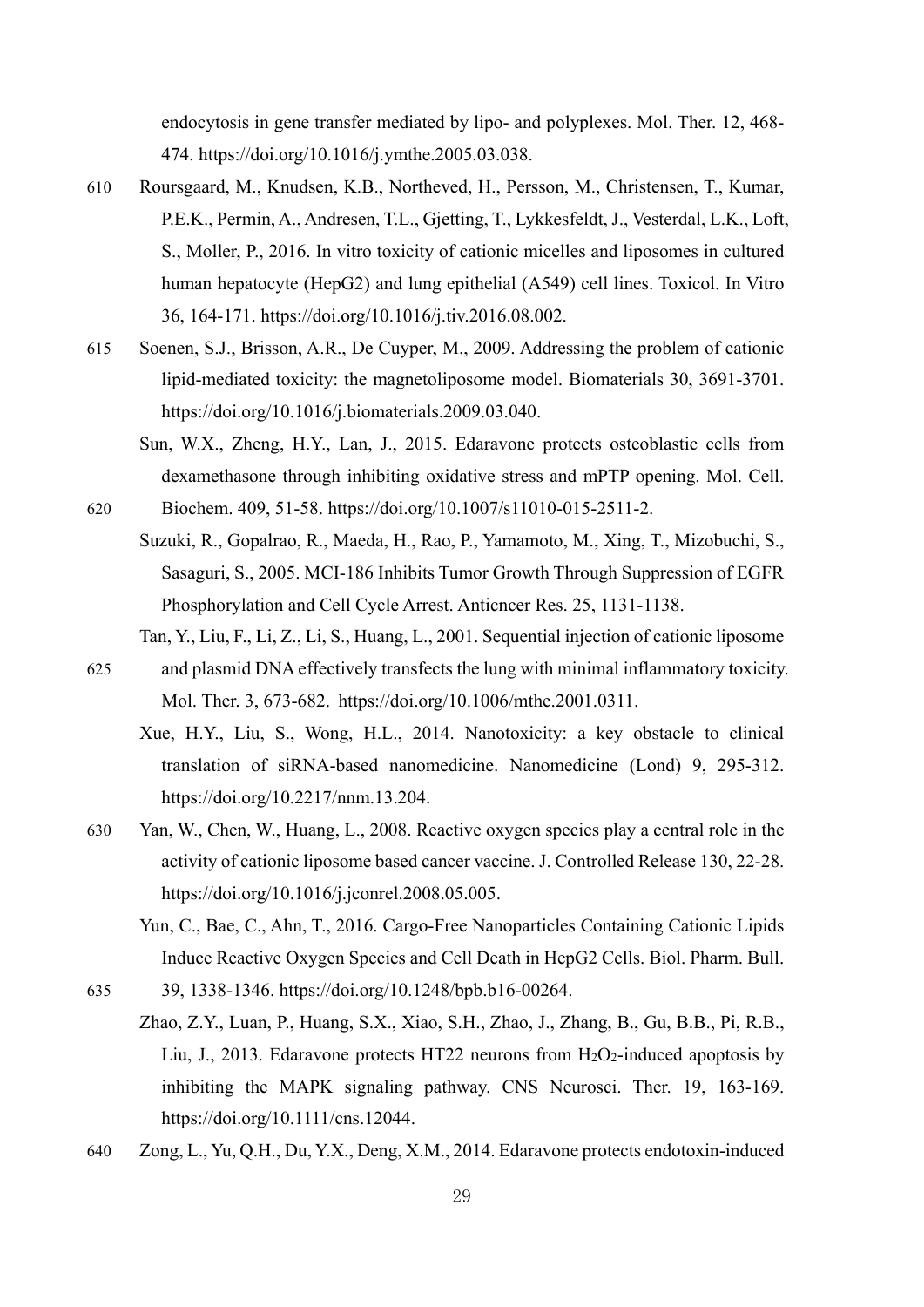liver injury by inhibiting apoptosis and reducing proinflammatory cytokines. Braz. J. Med. Biol. Res. 47, 231-236. https://doi.org/10.1590/1414-431X20133186.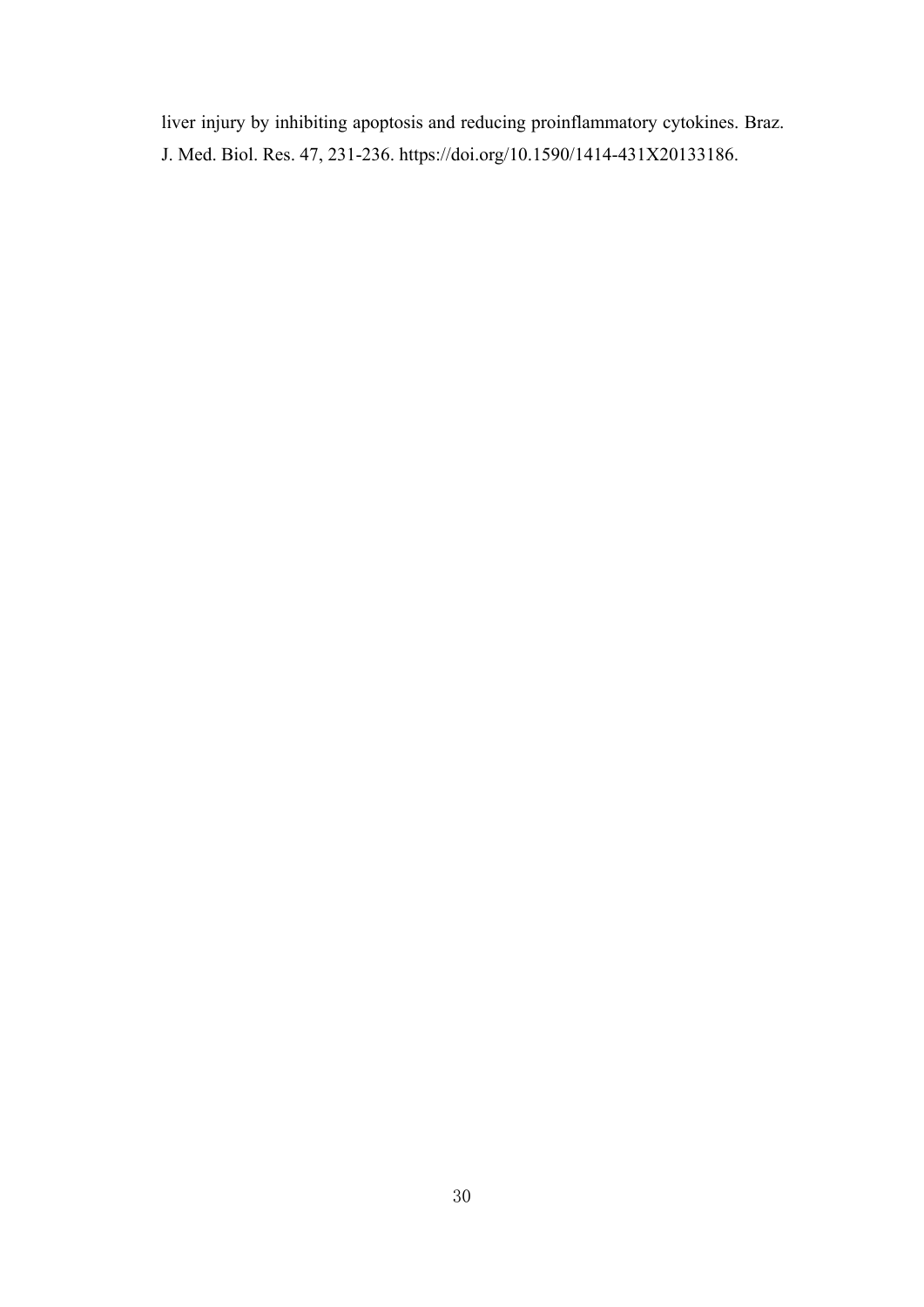#### **Figure Captions**

645 **Fig. 1.** Effect of edaravone (A) and EDLPs (B) on TE in HepG2 cells. (A) Edaravone concentrations (0–1,000 μM). (B) EDLP concentrations (0–20 μM, edaravone equivalent). pCpGfree-lucia (2 μg/ml, 1 μg/well) was complexed with cationic liposomes at a charge ratio of 3.5. Free edaravone (A) or EDLPs (B) at various concentrations were mixed with lipoplexes and then transfected for 4 h. The lipid 650 content for all groups was equalized by plain cationic liposomes (B). Luciferase activity in the medium was determined after incubation for a further 4 h. Each bar represents

the mean  $+$  SD (n=3). \*\* $P$  < 0.01, compared with the control.

**Fig. 2.** Relationship between gene expression and cell ROS levels. pZsGreen1-N1 (2

655 μg/ml, 1 μg/well) was complexed with cationic liposomes at a charge ratio of 3.5. (A) 0 and (B) 100 μM free edaravone. (C) Cells without lipoplexes to detect basal ROS levels. (D) TE level. (E) ROS level. The blue line represents the basal ROS level. The numbers shown on plots represent the percentage of gated cells. Representative figures of the three experiments are shown. MFI, mean fluorescence intensity. Each bar 660 represents the mean + SD (n=3). \*\* $P$ < 0.01; \*\* $P$  < 0.001, compared with the control.

Fig. 3. Effect of H<sub>2</sub>O<sub>2</sub> co-incubation on TE with or without edaravone. pCpGfree-lucia (2 μg/ml, 1 μg/well) was complexed with liposomes at a charge ratio of 3.5. Various amounts of H<sub>2</sub>O<sub>2</sub> (0–1,000 μM) with or without 100 μM edaravone were mixed with

665 lipoplexes and then transfected into HepG2 cells for 4 h. Luciferase activity in the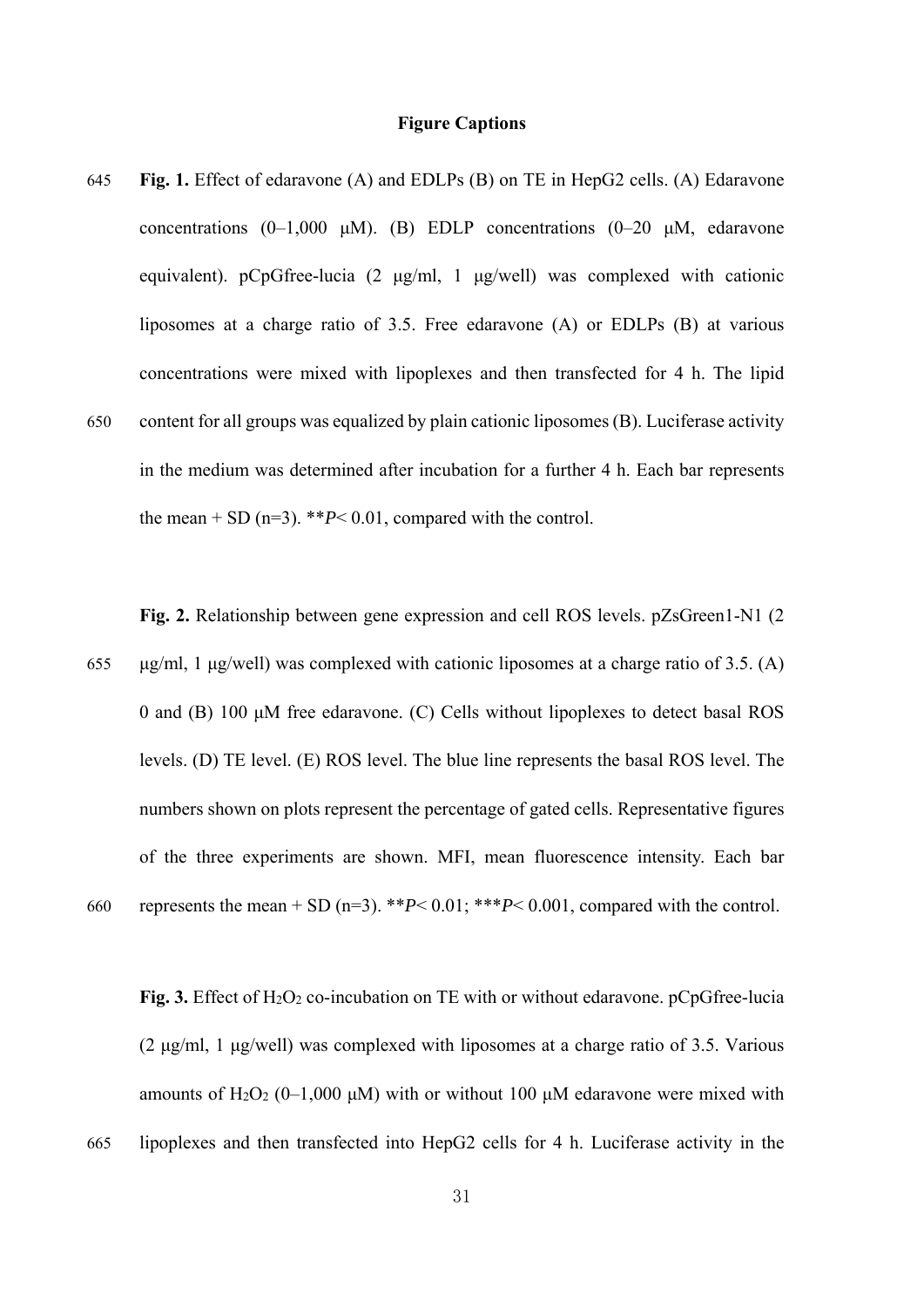medium was determined after incubation for an additional 4 h. Each point represents the mean  $+$  SD (n=3).  $*P$  < 0.05, compared with the control.

- **Fig. 4.** Metabolic activity, cell death, and TE measurements. (A) Metabolic activity of 670 cells treated by free edaravone (10–1,000  $\mu$ M). Each bar represents the mean  $\pm$  SD (n=4). There was no significant difference. Metabolic activity (B), cell death (C), and TE (D) of cells treated with lipoplexes [5–100 μM lipids, 0.43–8.6 μg/ml (0.043-0.86 μg/well for panel B and D, 0.22-4.3 μg/well for panel C, respectively) pCpGfree-lucia, charge ratio 3.5] with (filled square) or without (empty circle) 100 μM edaravone. 675 HepG2 cells were treated with drugs for 4 h. Cell metabolic activity, cell death and TE were analyzed after incubation for an additional 4 h. Each dot represents the mean + SD (n=3). \**P*< 0.05, \*\**P*< 0.01.
- **Fig. 5.** Effect of edaravone on TE mediated by Lipofectamine® 3000 (A) and PEI (B) 680 complexes. pCpGfree-lucia (2 μg/ml, 1 μg/well) was complexed with PEI at an N/P ratio of 10, whereas lipoplexes containing Lipofectamine® 3000 were prepared following the manufacturer's protocol (1  $\mu$ g/ml pCpGfree-lusia, 0.5  $\mu$ g/well). Free edaravone at various concentrations was mixed with lipoplexes (A) or polyplexes (B), and then transfected into HepG2 cells for 4 h. Luciferase activity in the medium was 685 determined after incubation for a further 4 h. Each bar represents the mean + SD (n=3). \**P*< 0.05, compared with the control.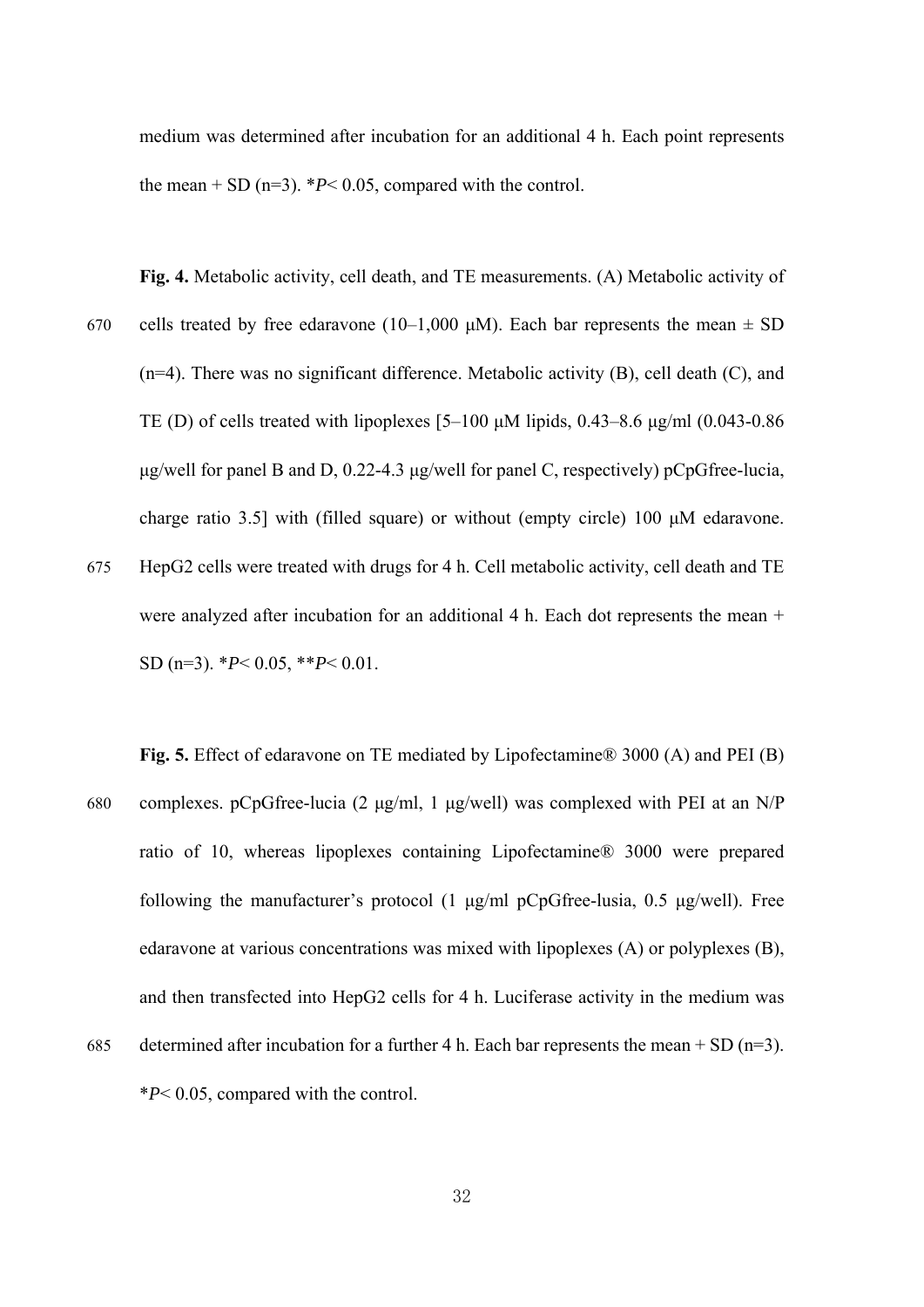**Fig. 6.** TE of lipoplexes in murine lungs (A, C) and livers (B, D) with various EDLP doses  $(A, B)$  and free edaravone  $(C, D)$ . pCMV-luciferase  $(90 \mu g)$  was complexed with

- 690 liposomes at a charge ratio of 3.5. Various doses of EDLPs and free edaravone were post-mixed with lipoplexes. The lipid content for all groups was equalized by plain cationic liposomes. Luciferase activity was determined at 6 h after administration. Each bar represents the mean  $+$  SD (n=3).  $*P$  < 0.05, compared with the control.
- 695 **Fig. 7.** Effect of free edaravone and EDLPs on cationic lipoplex-induced hepatic toxicity. pCMV-luciferase (90 μg/mouse) was complexed with liposomes at a charge ratio of 3.5. Lipoplexes were mixed with EDLPs (30 μg edaravone) or free edaravone (600 μg). The lipid content for all groups was equalized by plain cationic liposomes. Serum transaminase activities, AST (empty bar) and ALT (filled bar), were determined
- 700 24 h after administration. Each bar represents the mean + SD (n≥3). \**P*< 0.05, \*\**P*< 0.01 compared among groups. ## *P*< 0.01 compared with other groups.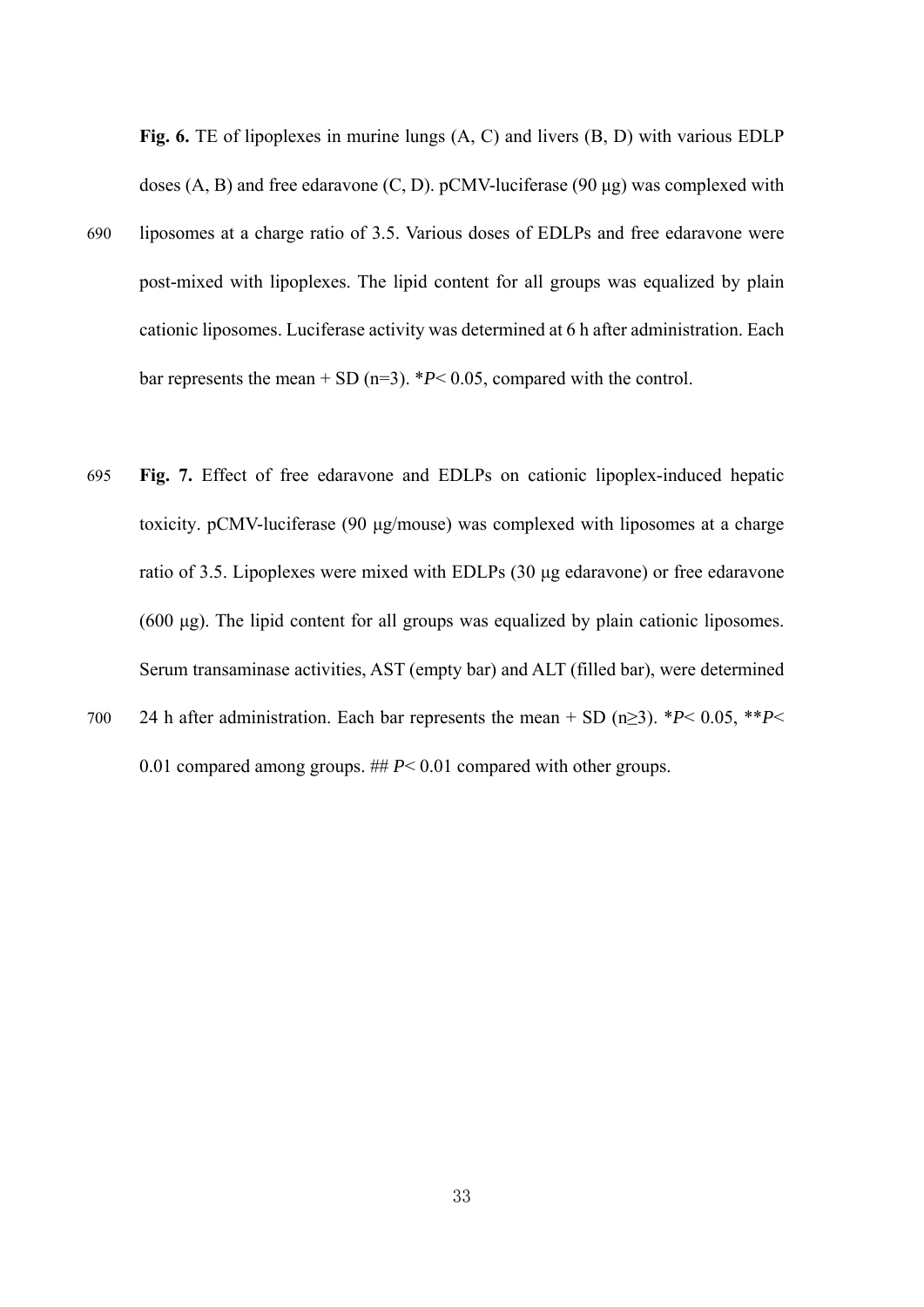



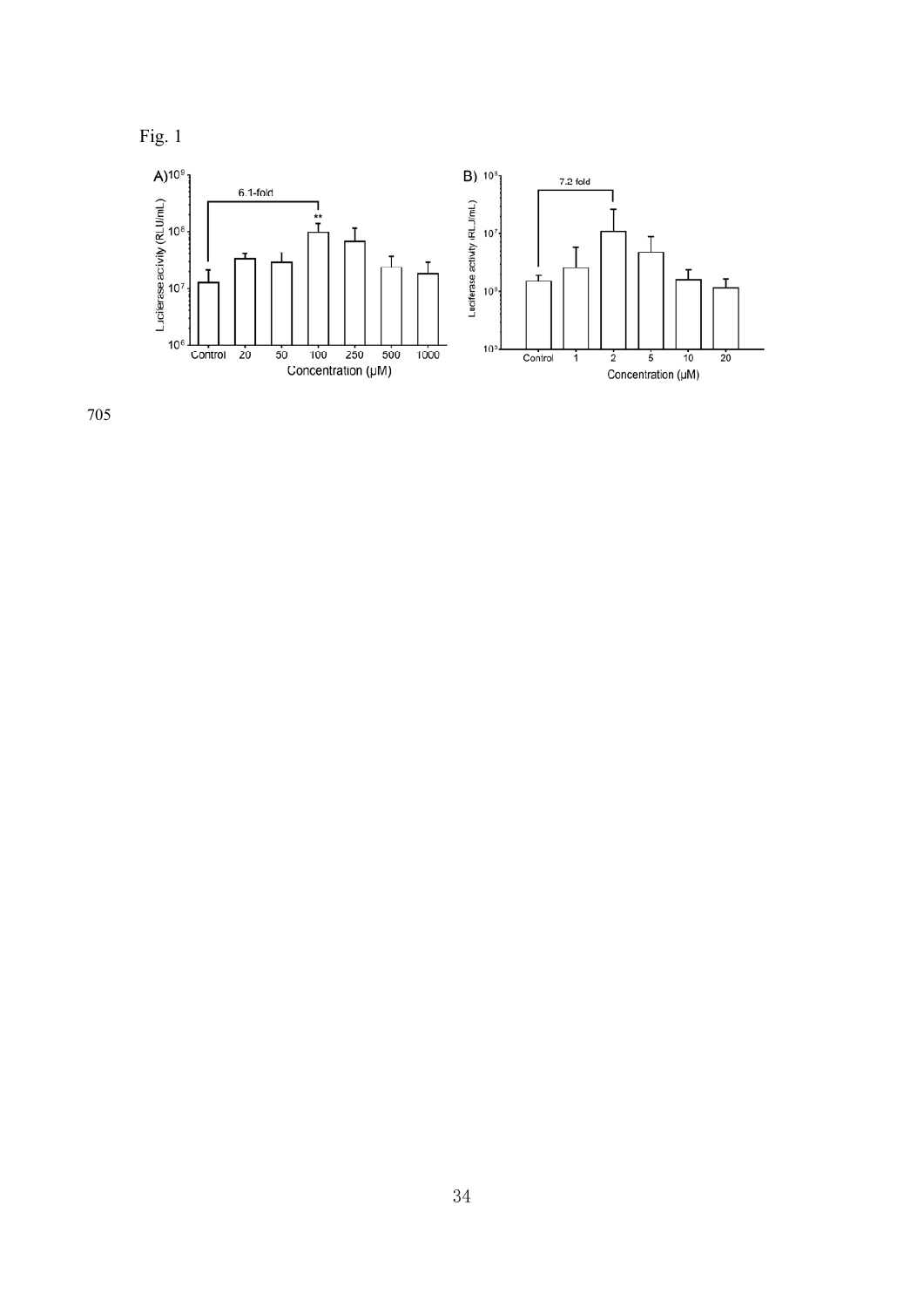

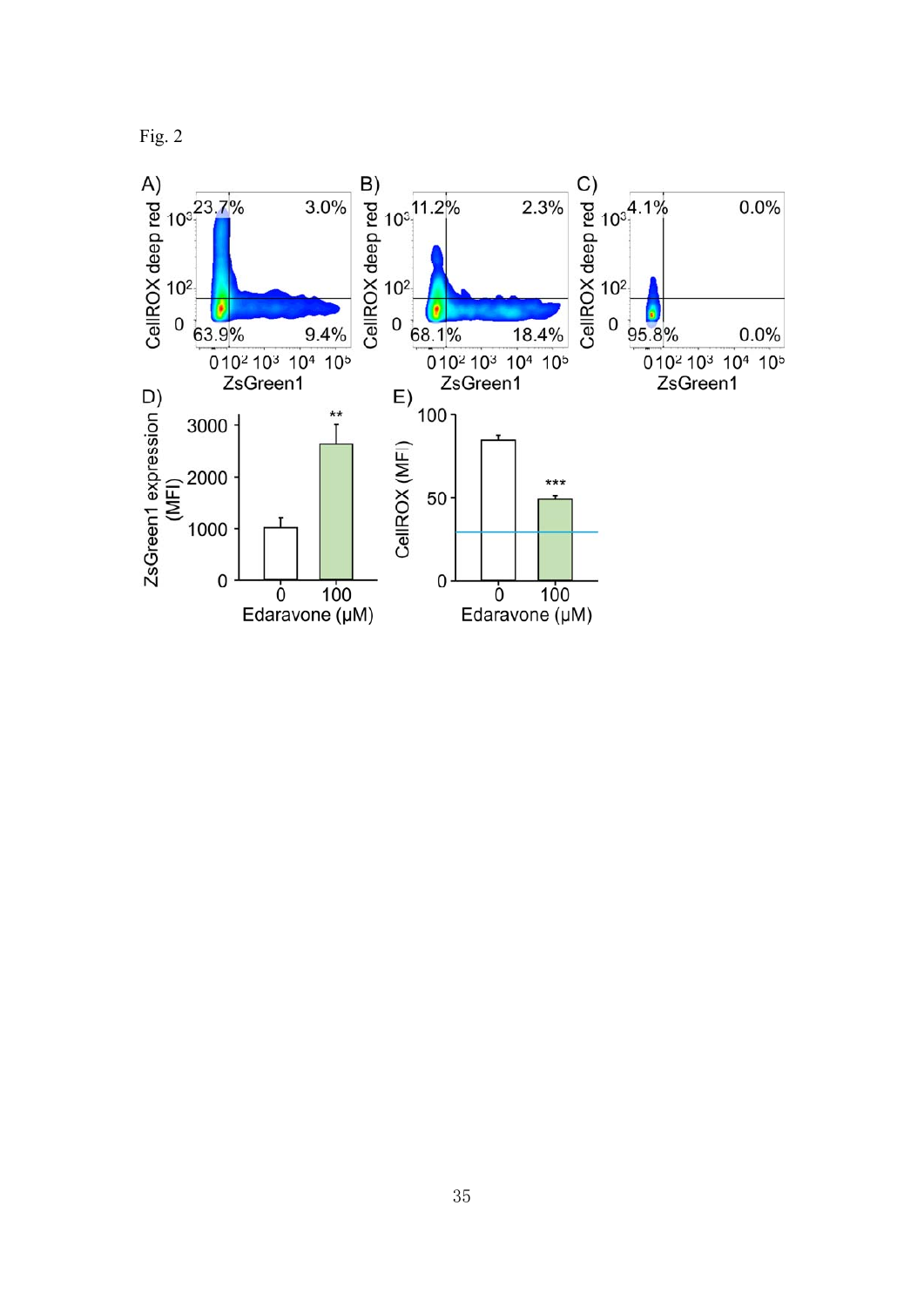



Fig. 3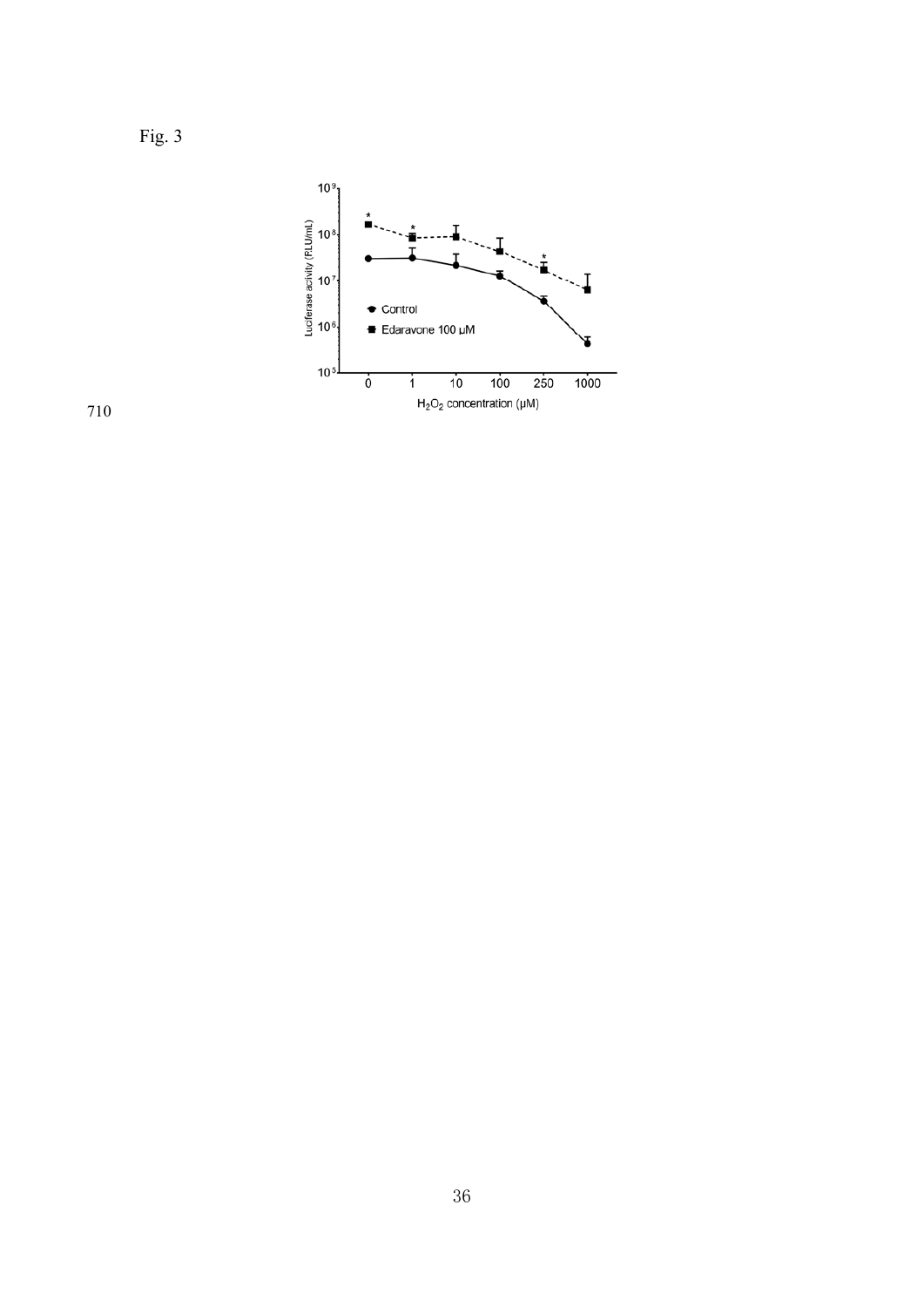

37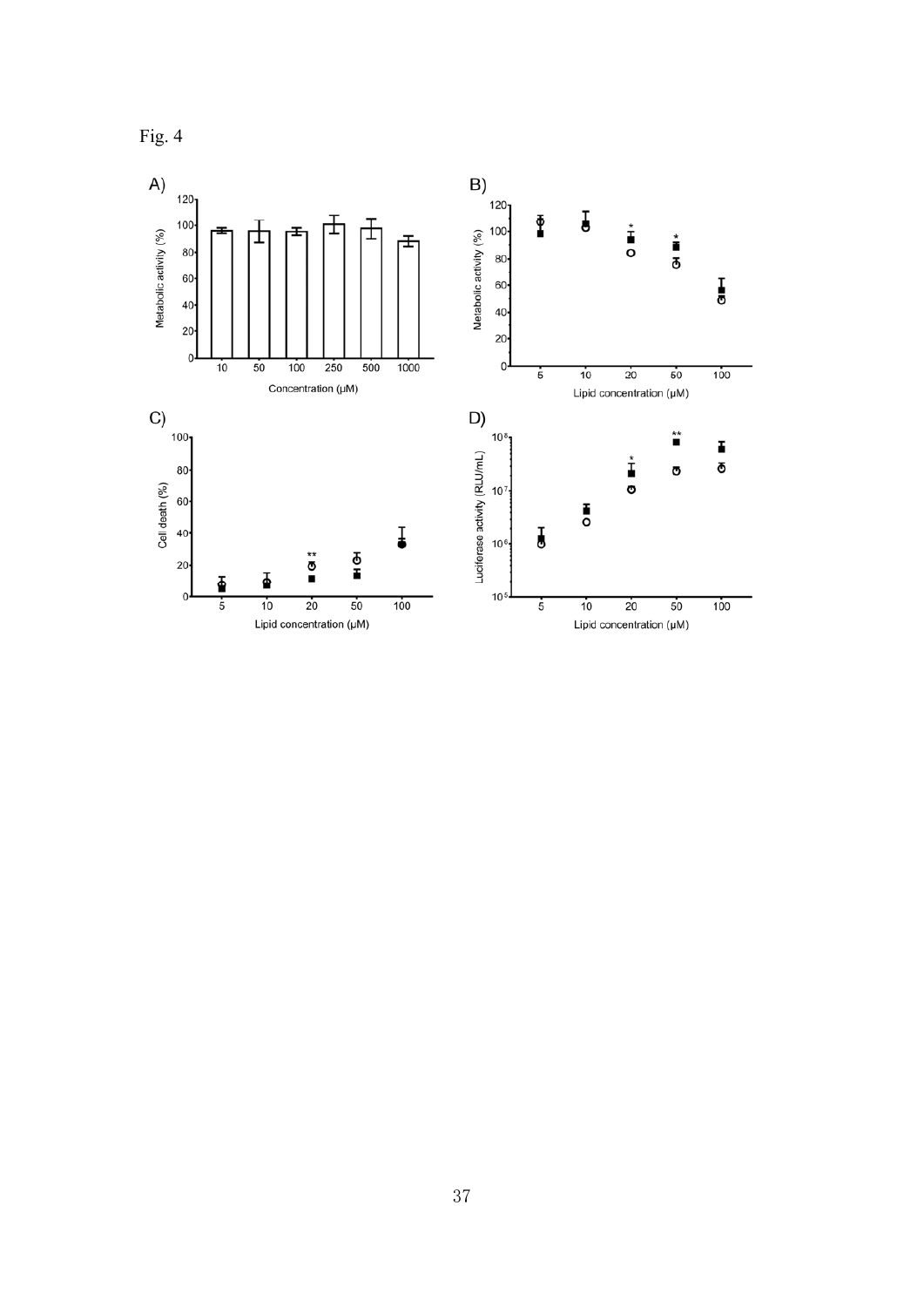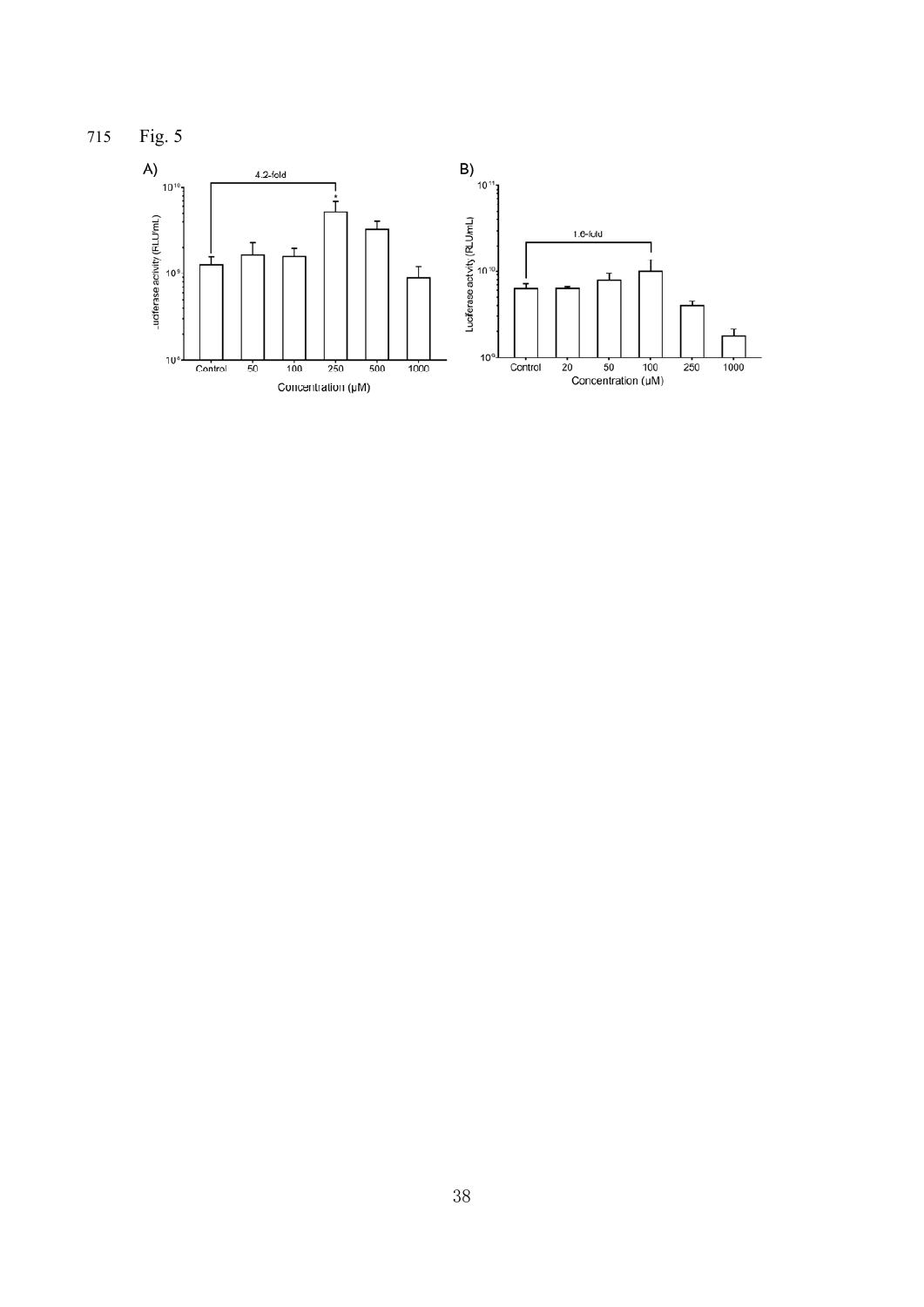

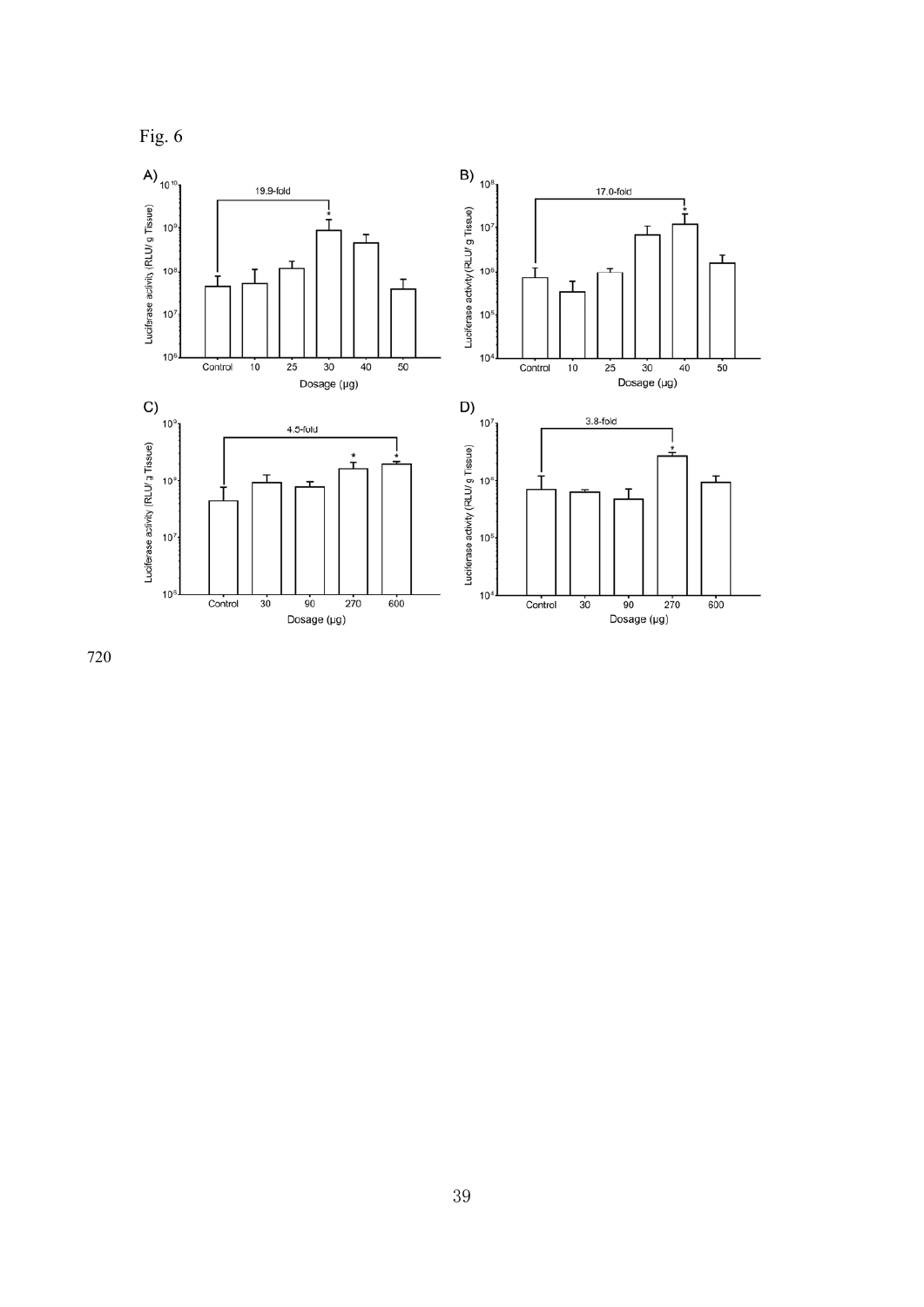Fig. 7

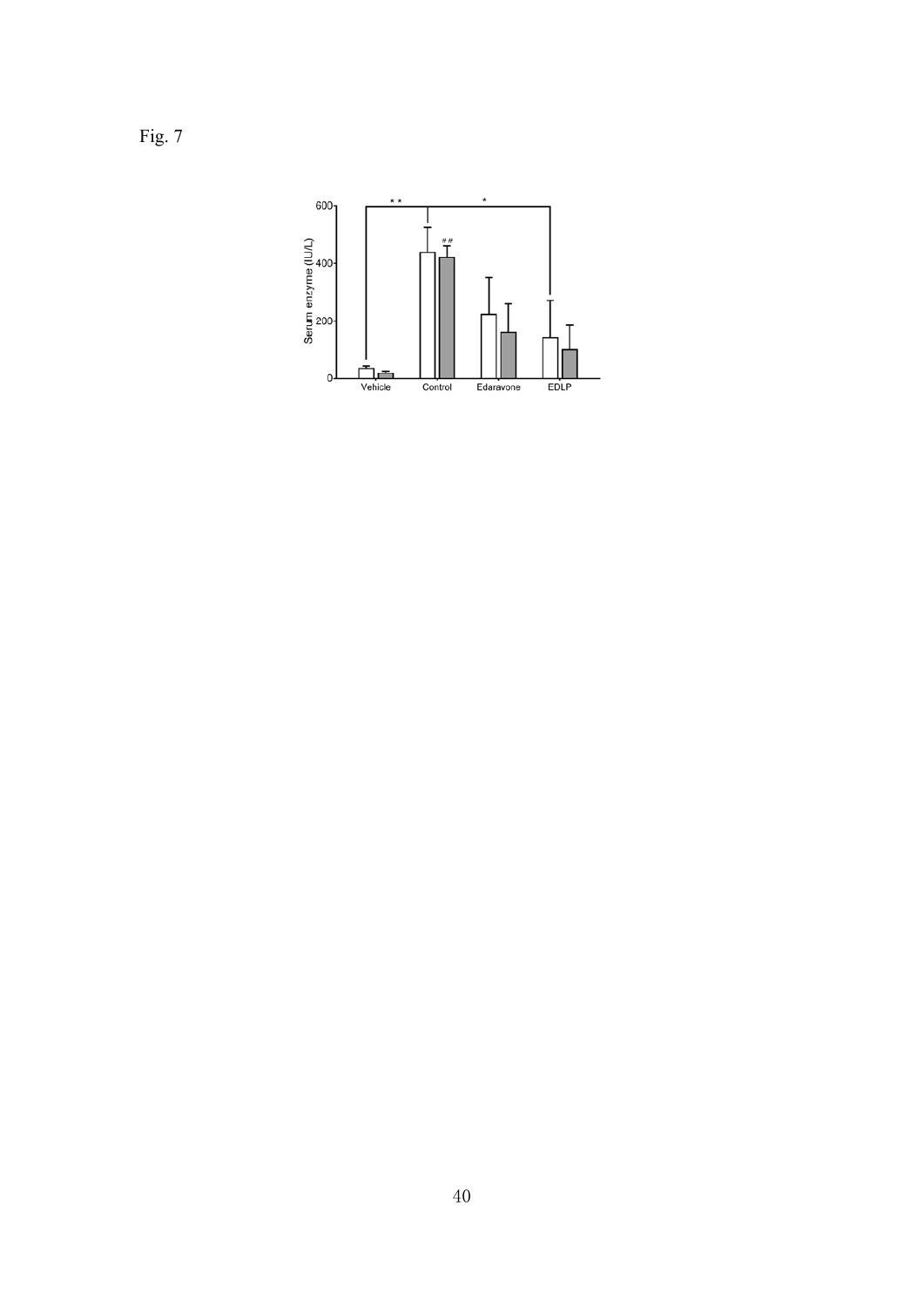**Supplementary Data** 

725 *INTERNATIONAL JOURNAL OF PHARMACEUTICS* 

## **Edaravone, a Cytoprotective Drug, Enhances Transgene Expression Mediated by Lipoplexes in HepG2 Cells and Mice**

730 Shu Wang, Shintaro Fumoto\*, Hirotaka Miyamoto, Masakazu Tanaka, and Koyo Nishida

*Graduate School of Biomedical Sciences, Nagasaki University, Nagasaki, Japan* 

#### 735 **Address correspondence to:**

Shintaro Fumoto, Ph.D., Graduate School of Biomedical Sciences, Nagasaki University, 1-7-1 Sakamoto, Nagasaki 852-8501, Japan. E-mail: sfumoto@nagasaki-u.ac.jp **TEL: +81-95-819-8568, FAX: +81-95-819-8567**

740

## **1. Materials and methods for supplementary experiments**

#### **1.1. Materials and reagents**

745 All-trans retinoic acid (ATRA), α-tocopherol, *N*-acetylcysteine (NAC) and ascorbic acid were obtained from Wako Pure Chemical Industries, (Osaka, Japan). *N*tert-butyl-α-phenylnitrone (PBN) and 3-methyl-1-p-tolyl-5-pyrazolone (an internal standard, IS), were purchased from Tokyo Chemical Industry Co. (Tokyo, Japan). DiD (1,1'-dioctadecyl-3,3,3',3'-tetramethylindodicarbocyanine perchlorate), a lipid probe, 750 was obtained from Thermo Fisher Scientific (Waltham, MA, USA).

All other materials were sourced as described in the main text.

#### **1.2. Preparation of DiD-labeled cationic liposomes**

DOTAP/cholesterol (8:1 molar ratio) and 0.65% DiD were dissolved in methanol, 755 and liposomes prepared by the thin lipid film method. The lipid film was then hydrated with 5% glucose to produce 16 mg/ml liposomes using a vortex mixer. Then as described in the main text, submicron-sized liposomes were prepared using a commercially available instrument with a 0.1 μm size-controlled polycarbonate membrane. The other samples were prepared as described in the main text.

760

#### **1.3. Administration of cationic liposomes, free edaravone and EDLPs**

Mice were administrated samples of equal dose and formulation as the samples used in the *in vivo* transfection experiments. Samples were administered via the tail vein, and 5 min later the mice were euthanized under anesthesia. Lungs and livers were 765 extracted, washed with saline, and then homogenized on ice after adding 4 µl/mg saline.

**1.4. Sample extraction**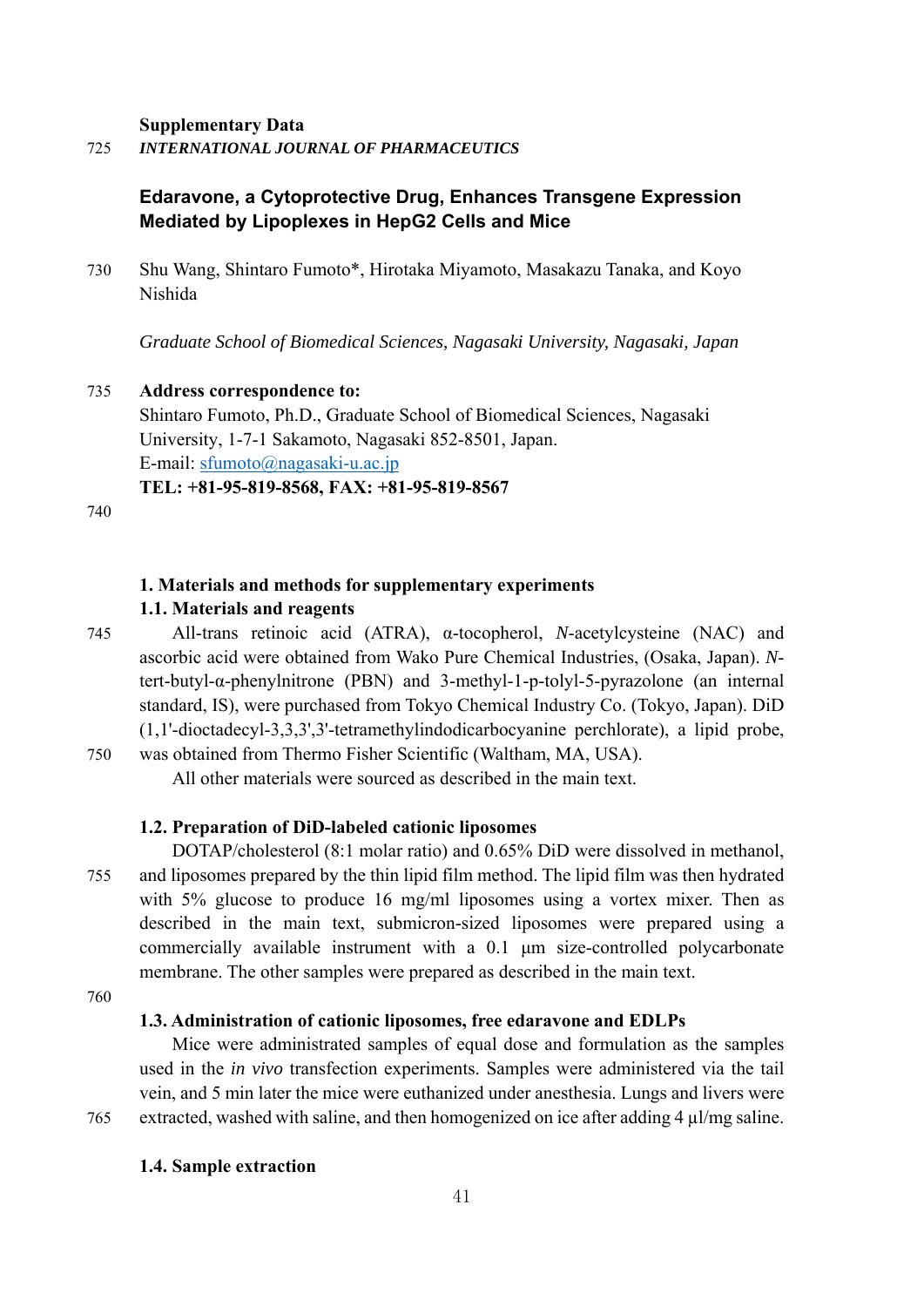For edaravone, 100 μl of tissue sample was spiked with 20 μl IS (175 μg/μl), 10 μl 20% formic acid, and 20 μl water (For calibration samples, water was substituted with 770 20 μl edaravone standard solution). The mixture was vortexed to mix, after which, 200 μl acetonitrile was added and vortex-mixed vigorously for 2 min. Then, the sample was centrifuged at  $20,000 \times g$  for 10 min. After that, 20 µl of the supernatant were injected into the HPLC system with a UV/VIS detector (SPD-10A, Shimadzu, Kyoto, Japan) for analysis.

775 For DiD, 100 μl of tissue sample was mixed with 900 μl methanol and vortexed for 2 min. The sample was then centrifuged at  $20,000 \times g$  for 10 min and the fluorescence intensity of the supernatant detected using a spectrofluorophotometer (RF-6000, SHIMADZU, Kyoto, Japan) with an excitation wavelength at 555 nm and an emission wavelength at 570 nm. The results were assessed using the equation:

780  $\%$  dose/tissue  $=\frac{content \text{ in tissue}}{administered \text{ amount}} \times 100\%.$ 

#### **1.5.** *In vitro* **TE measurement**

The cell culture conditions, experimental procedure and TE measurement were performed as described in the main text.

785

#### **1.6. Partition coefficient measurement**

Certain concentrations of ascorbic acid, edaravone, NAC or PBN were dissolved in 2 mL of 1-octanol-saturated PBS (0.01 M), then mixed with an equal volume of PBSsaturated 1-octanol. Samples were shaken in a 37°C water bath at 100 rpm for 24 h. 790 The concentration alteration in the PBS phase was measured using a UV spectrophotometer (UV-1850, SHIMADZU, Kyoto, Japan).

ATRA and  $\alpha$ -tocopherol are hydrophobic compounds; therefore, different concentrations were dissolved in 2 ml PBS (0.01 M)-saturated 1-octanol, then mixed with an equal volume of 1-octanol-saturated PBS (0.01 M) and shaken in a 37<sup>o</sup>C water 795 bath at 100 rpm for 24 h. The concentration alteration in the 1-octanol phase was measured using a spectrofluorophotometer (RF-6000, SHIMADZU, Kyoto, Japan) with

241/488 nm and 261/325 nm as excitation/emission wavelengths for ATRA and αtocopherol, respectively.

The results were assessed using the equation:

$$
log P = log \frac{c_{1-\text{octanol}}}{c_{\text{PBS}}},
$$

where  $C_1$ -octanol is the concentration of the compound in 1-octanol; C<sub>PBS</sub> is the compound concentration in PBS.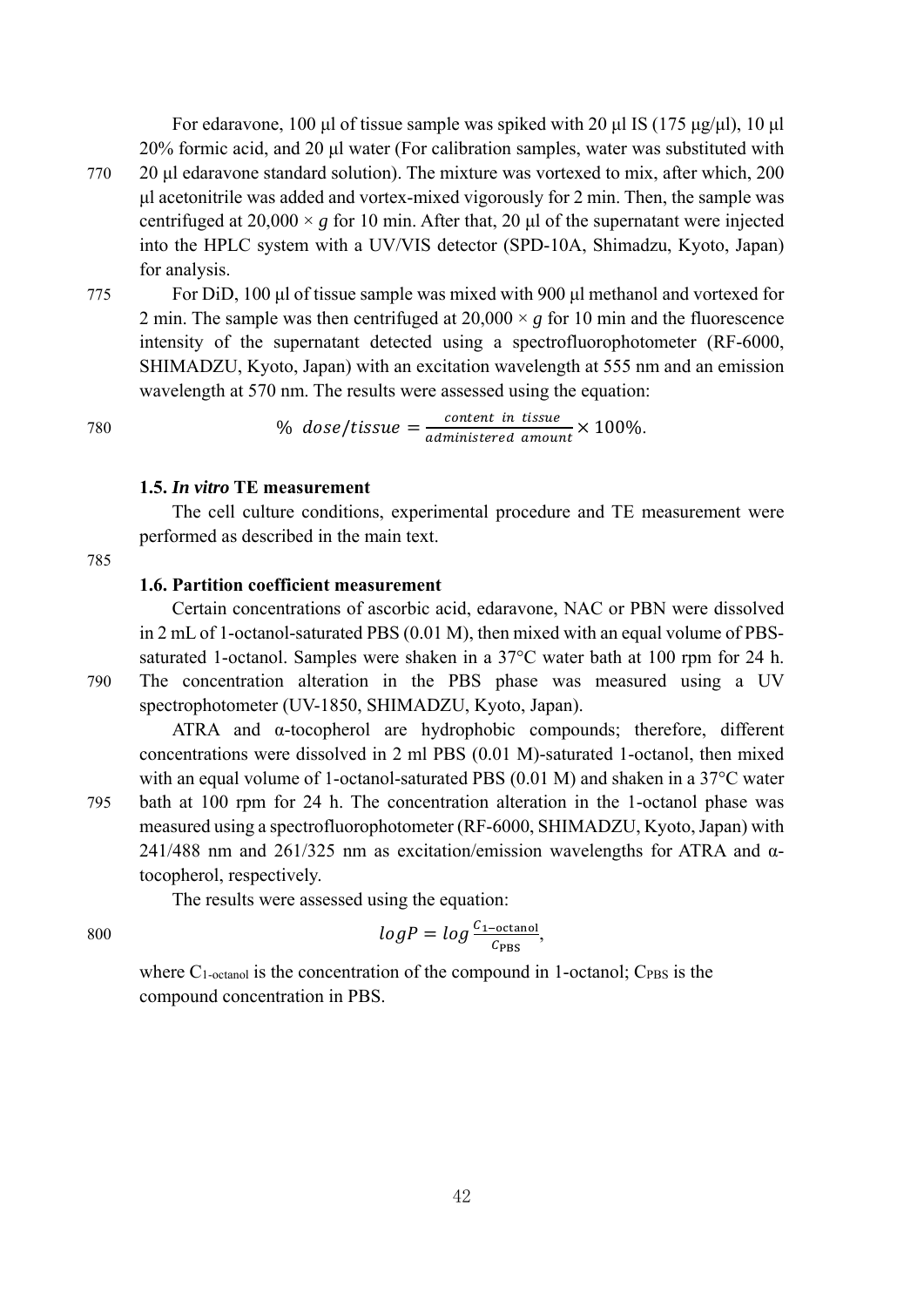## **2. Results**



**Fig. S1.** Effect of ATRA (A), α-tocopherol (B), ascorbic acid (C), NAC (D) and PBN 810 (E) on TE in HepG2 cells. (A) ATRA concentrations (0-2 μM). (B) α-tocopherol concentrations (0-30 μM). (C) Ascorbic acid concentrations (0-200 μM). (D) NAC concentrations (0-1,000 μM). (E) PBN concentrations (0-1000 μM). pDNA (2 μg/ml, 1 μg/well) was complexed with cationic liposomes at a charge ratio of 3.5. All compounds at various concentrations were mixed with lipoplexes and then transfected for 4 h. 815 Luciferase activity in the medium was determined after incubation for a further 4 h.

Each bar represents the mean  $+$  SD (n=3).  $*P$  < 0.05, compared with the control.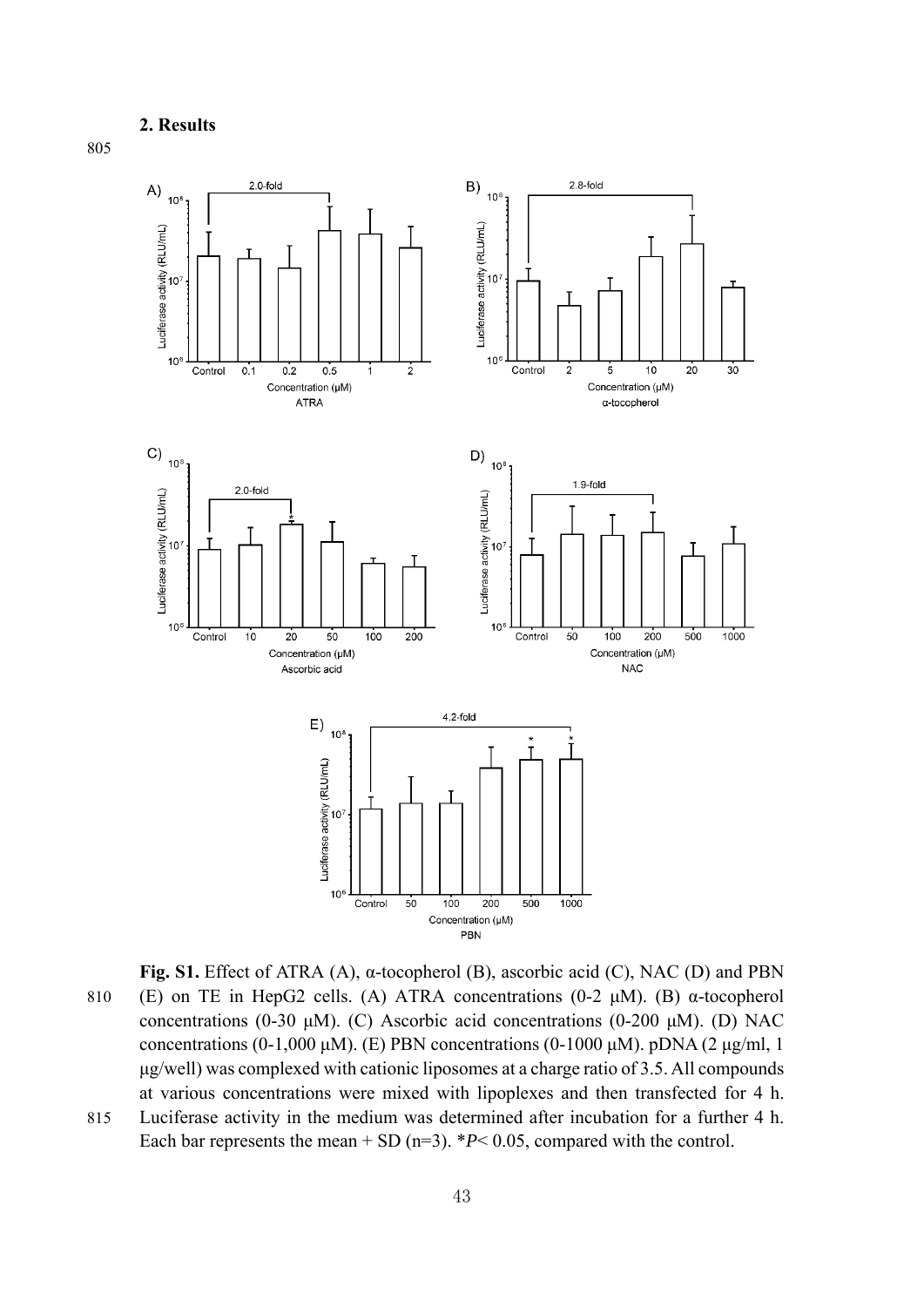

**Fig. S2.** Biodistribution of free edaravone, cationic liposomes and EDLPs 5 min after 820 i.v. injection. The free edaravone group (empty bar) represents 600 μg edaravone, the cationic liposomes group (solid bar) represents lipoplexes containing plain cationic liposomes, and the EDLPs group (hatched bar) represents lipoplexes containing EDLPs (30 μg edaravone). For cationic liposomes and EDLPs, lipoplexes were prepared with a pDNA (90 μg) and liposome mixture at a charge ratio of 3.5. Liposome or edaravone 825 content in organs was determined 5 min after administration. The results are represented as percentage of dose per tissue. Each bar represents the mean  $+$  SD (n $\geq$ 3). N.D., not detected.